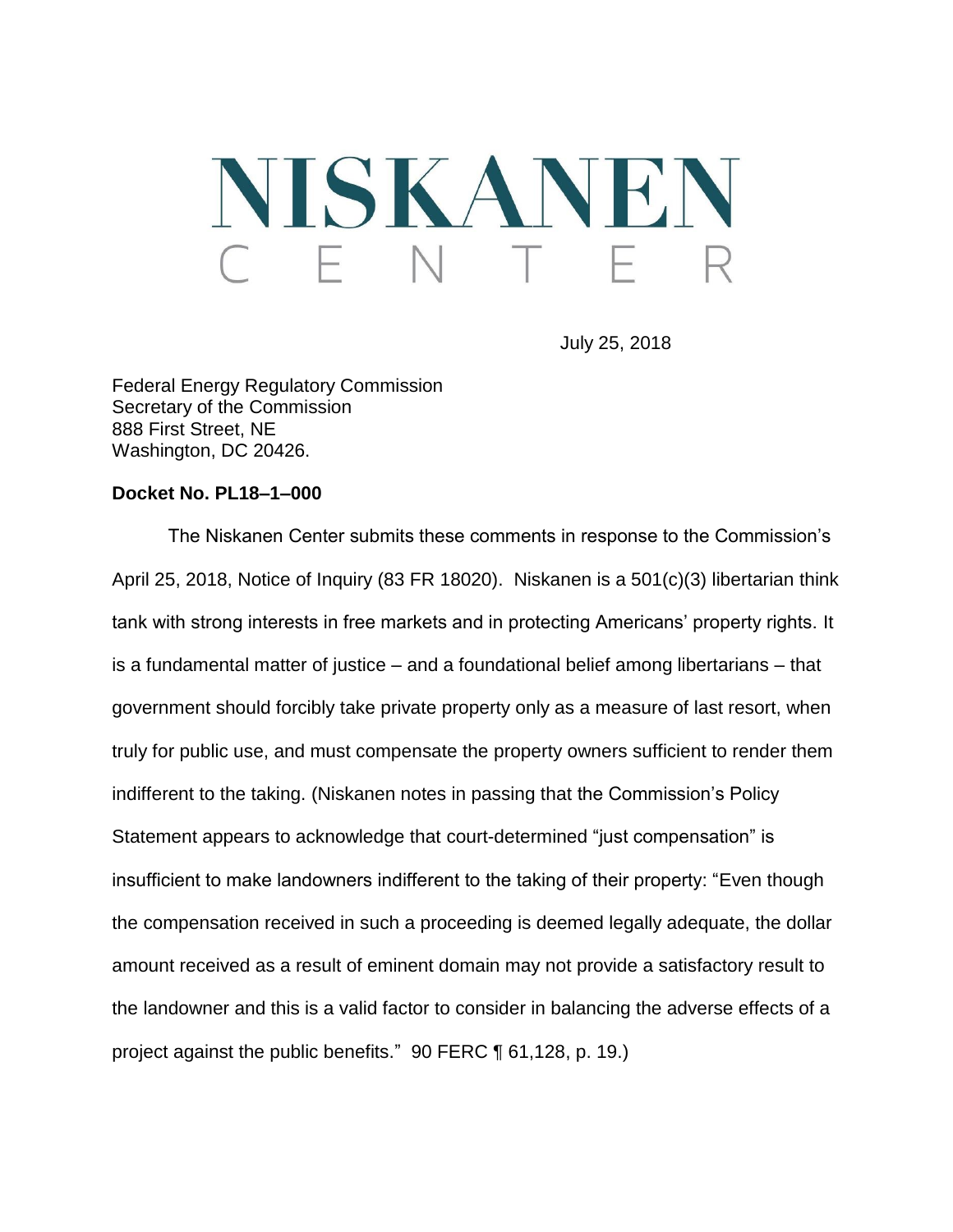#### **LANDOWNER INTERESTS**

The Notice of Inquiry posed questions on a number of issues related to eminent domain. One (No. B4; 83 FR at 18031) was:

Does the Commission's current certificate process adequately take landowner interests into account? Are there steps that applicants and the Commission should implement to better take landowner interests into account and encourage landowner participation in the process? If so, what should the steps be?

There are several steps that FERC can implement to "better take landowner

interests into account and encourage landowner participation in the process". These

comments address three issues relevant to landowner interests in the certificate

process: (1) Commission notice practices that violate the Fifth Amendment's Due

Process Clause; (2) the Commission's use of tolling orders that violate the Due Process

Clause; and (3) the Commission's use of conditioned certificates that violate the Fifth

Amendment's Takings Clause.

# **I. FERC'S NOTICE PRACTICES CONCERNING INTERVENTION IN FERC'S CERTIFICATE PROCESS VIOLATE THE FIFTH AMENDMENT'S DUE PROCESS CLAUSE.**

The Due Process Clause provides that no person "shall be deprived of life, liberty or property, without due process of law." FERC's notice practices violate this in at least three ways: inadequate notice to landowners that they must intervene in certificate proceedings in order to preserve their rights to judicial review; arbitrarily short times to intervene; and inconsistent and confusing information about intervention requirements. Collectively, these practices are so egregious as to create the impression that FERC has designed a system to intentionally deprive landowners of their rights to judicial review of the Commission's actions.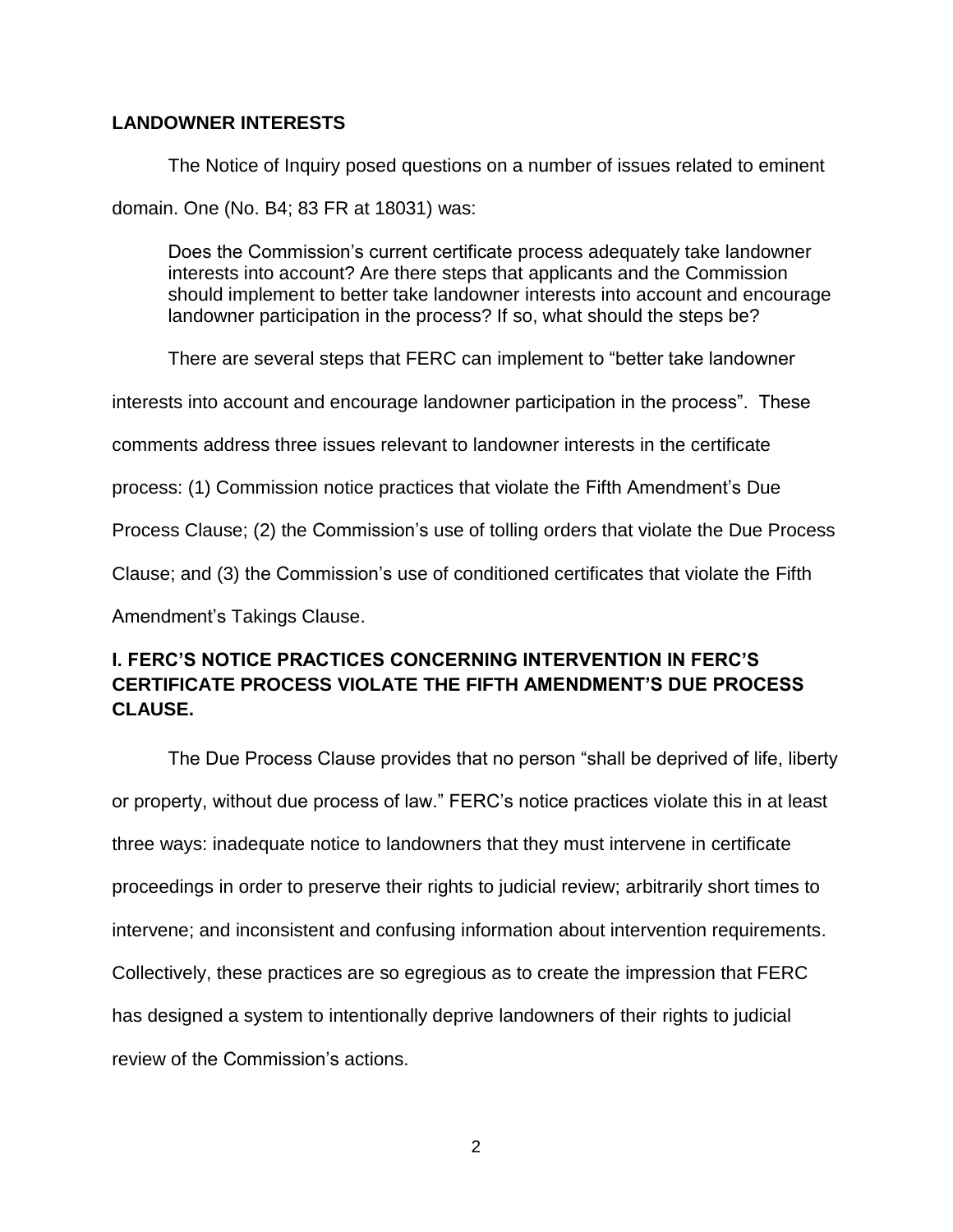## A. The Natural Gas Act Requires Intervention in the Certificate Process in Order to Obtain Judicial Review of a Certificate Decision.

Judicial review of a FERC decision under the Natural Gas Act approving a Certificate of Public Convenience and Necessity ("Certificate") for a natural gas pipeline is governed by 15 U.S.C. § 717r(a), which provides that, "No proceeding to review any order of the Commission shall be brought by any person unless such person shall have made application to the Commission for a rehearing thereon." And, in order to apply for such rehearing, the applicant must already be a party to the certificate proceeding: "Any person, State, municipality, or State commission aggrieved by an order issued by the Commission in a proceeding under this chapter *to which such person, State, municipality, or State commission is a party* may apply for a rehearing within thirty days after the issuance of such order." *Id*. (emphasis added.)

Thus, in order to eventually be able to seek judicial review of a FERC Certificate decision, the Natural Gas Act requires that a landowner have been a party to the Certificate proceeding. This structure "reflects the policy that a party must exhaust its administrative remedies before seeking judicial review." *Fed. Power Comm'n v. Colo. Interstate Gas Co.*, 348 U.S. 492, 499 (1955).

So Congress decided, and courts have repeatedly upheld this requirement: "As we have said, 'the presentation of a ground of objection in an application for rehearing by the Commission is an indispensable prerequisite to the exercise of power of judicial review of the order on such ground.'" *Fuel Safe Washington v. FERC*, 389 F.3d 1313, 1320 (10th Cir. 2004) *quoting Pan Am. Petroleum Corp. v. Fed. Power Comm'n*, 268 F.2d 827, 830 (10th Cir. 1959); "The party seeking review must raise its objections in its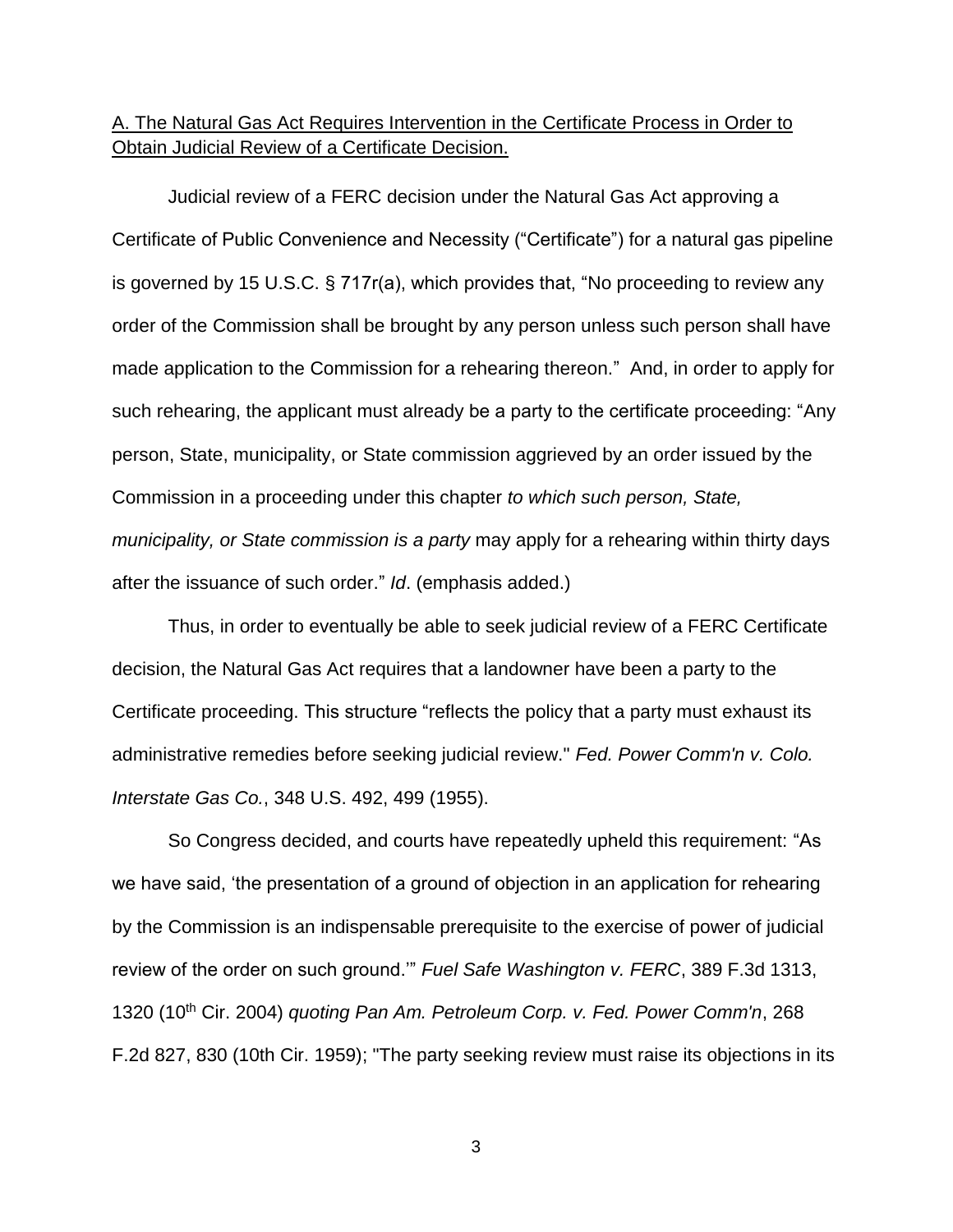own application for rehearing to the Commission." *Process Gas Consumers Group v. FERC*, 912 F.2d 511, 514 (D.C. Cir. 1990).

As described below, the problem – which rises to Constitutional levels – is that FERC's unvarying practice is to make intervention by affected landowners as difficult as possible. FERC does not give affected landowners adequate notice that they must intervene in order to get judicial review of FERC's Certificate decision and, if landowners somehow do become aware of this, they then have to overcome FERC's other barriers to intervention: an arbitrarily short period of time to intervene (as little as 13 days), and inconsistent and confusing information that misleadingly emphasizes the logistical difficulties of filing a motion to intervene. To make matters even worse, FERC takes no cognizance of the fact that many pipelines are built in areas of tremendous poverty and with populations where as little as a quarter of the adults have a high school education.

# B. FERC's Notice Practices Concerning Intervention Violate the Due Process Clause by Depriving Landowners of their Right to Judicial Review.

1. FERC's Notice Practices Provide Inadequate Notice of the Requirement that Landowners Must Intervene in the Certificate Process in Order to be Able to Obtain Judicial Review of FERC's Certificate Decision.

FERC delegates to Certificate applicants the job of providing "affected landowners" <sup>1</sup> with relevant information about the Certificate process (hereafter, the "landowner notice letter"):

 $\overline{a}$ <sup>1</sup> "All affected landowners includes owners of property interests, as noted in the most recent county/city tax records as receiving the tax notice whose property:

<sup>(</sup>i) Is directly affected (i.e., crossed or used) by the proposed activity, including all facility sites (including compressor stations, well sites, and all above-ground facilities), rights of way, access roads, pipe and contractor yards, and temporary workspace;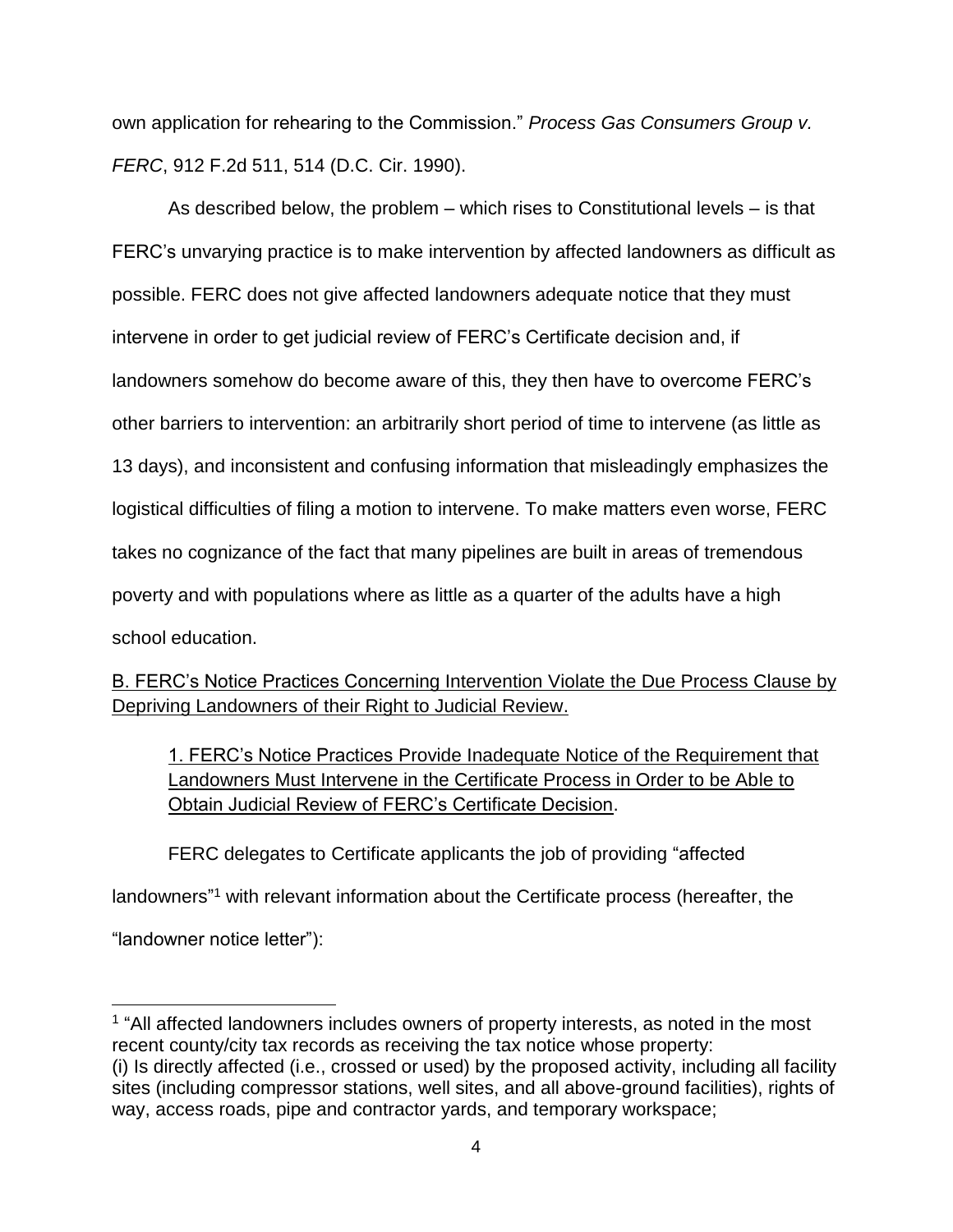The notice shall include:

 $\overline{a}$ 

(i) The docket number of the filing;

(ii) The most recent edition of the Commission's pamphlet that explains the Commission's certificate process and addresses the basic concerns of landowners. Except: pipelines are not required to include the pamphlet in notifications of abandonments or in the published newspaper notice. Instead, they should provide the title of the pamphlet and indicate its availability at the Commission's Internet address;

(iii) A description of the applicant and the proposed project, its location (including a general location map), its purpose, and the timing of the project;

(iv) A general description of what the applicant will need from the landowner if the project is approved, and how the landowner may contact the applicant, including a local or toll-free phone number and a name of a specific person to contact who is knowledgeable about the project;

(v) A brief summary of what rights the landowner has at the Commission and in proceedings under the eminent domain rules of the relevant state. Except: pipelines are not required to include this information in the published newspaper notice. Instead, the newspaper notice should provide the Commission's Internet address and the telephone number for the Commission's Office of External Affairs; and

(vi) Information on how the landowner can get a copy of the application from the company or the location(s) where a copy of the application may be found as specified in § 157.10.

(vii) A copy of the Commission's notice of application, specifically stating the date by which timely motions to intervene are due, together with the Commission's information sheet on how to intervene in Commission proceedings. Except: pipelines are not required to include the notice of application and information sheet in the published newspaper notice. Instead, the newspaper notice should indicate that a separate notice is to be mailed to affected landowners and governmental entities.

18 C.F.R. 157.6(d)(3). Nowhere in this regulation is the applicant required to inform

affected landowners *that they must intervene in the Certificate process in order to* 

*preserve their rights to judicial review*. In fact, the only mention of intervention in this

<sup>(</sup>ii) Abuts either side of an existing right-of-way or facility site owned in fee by any utility company, or abuts the edge of a proposed facility site or right-of-way which runs along a property line in the area in which the facilities would be constructed, or contains a residence within 50 feet of the proposed construction work area;

<sup>(</sup>iii) Is within one-half mile of proposed compressors or their enclosures or LNG facilities; or

<sup>(</sup>iv) Is within the area of proposed new storage fields or proposed expansions of storage fields, including any applicable buffer zone." 18 CFR 157.6(d)(2).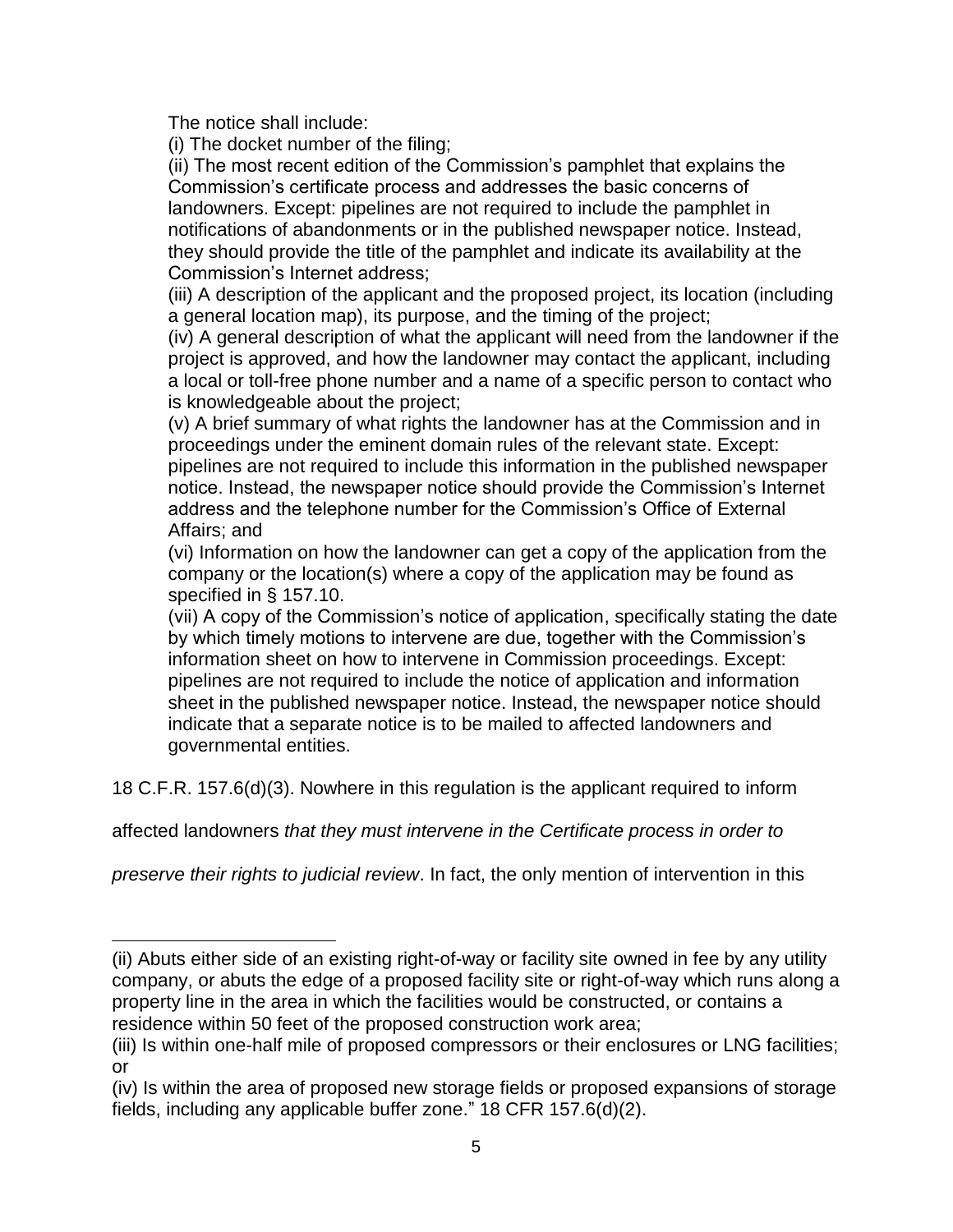regulation comes in subparagraph (d)(3)(vii), which provides that the landowner notice letter include, "A copy of the Commission's notice of application, specifically stating the date by which timely motions to intervene are due, together with the Commission's information sheet on how to intervene in Commission proceedings." (The Commission's notice of application is referred to hereafter as "the NOA".)

Unfortunately, neither the requirement that the landowner notice letter include the NOA, nor "the most recent edition of the Commission's pamphlet that explains the Commission's certificate process and addresses the basic concerns of landowners" (subparagraph (d)(3)(ii)), nor FERC's "information sheet on how to intervene in Commission proceedings", remedy this problem. Moreover, even aside from the fact that each of these three documents contains inconsistent and contradictory information about the intervention process (as descried below) the mere fact that an affected landowner is confronted with three separate documents that each purport to deal with intervention makes the intervention process significantly more difficult than necessary.

Niskanen has reviewed the NOAs FERC has issued in 2018 for pipeline construction projects under section  $7(c)$  of the Natural Gas Act.<sup>2</sup> Each one contains just a single sentence on the need for landowners to intervene in the Certificate proceeding in order to obtain judicial review of FERC's Certificate order: "Only parties to the proceeding can ask for court review of Commission orders in the proceeding."

 $\overline{a}$ 

<sup>2</sup> These NOAs are for: Cheyenne Connector, LLC (83 FR 12747; March 23, 2018); Rockies Express Pipeline LLC (83 FR 12750; March 23, 2018); Transcontinental Gas Pipe Line Company, LLC (83 FR 18836; April 30, 2018); and Natural Gas Pipeline Company of America LLC (83 FR 26275; June 6, 2018).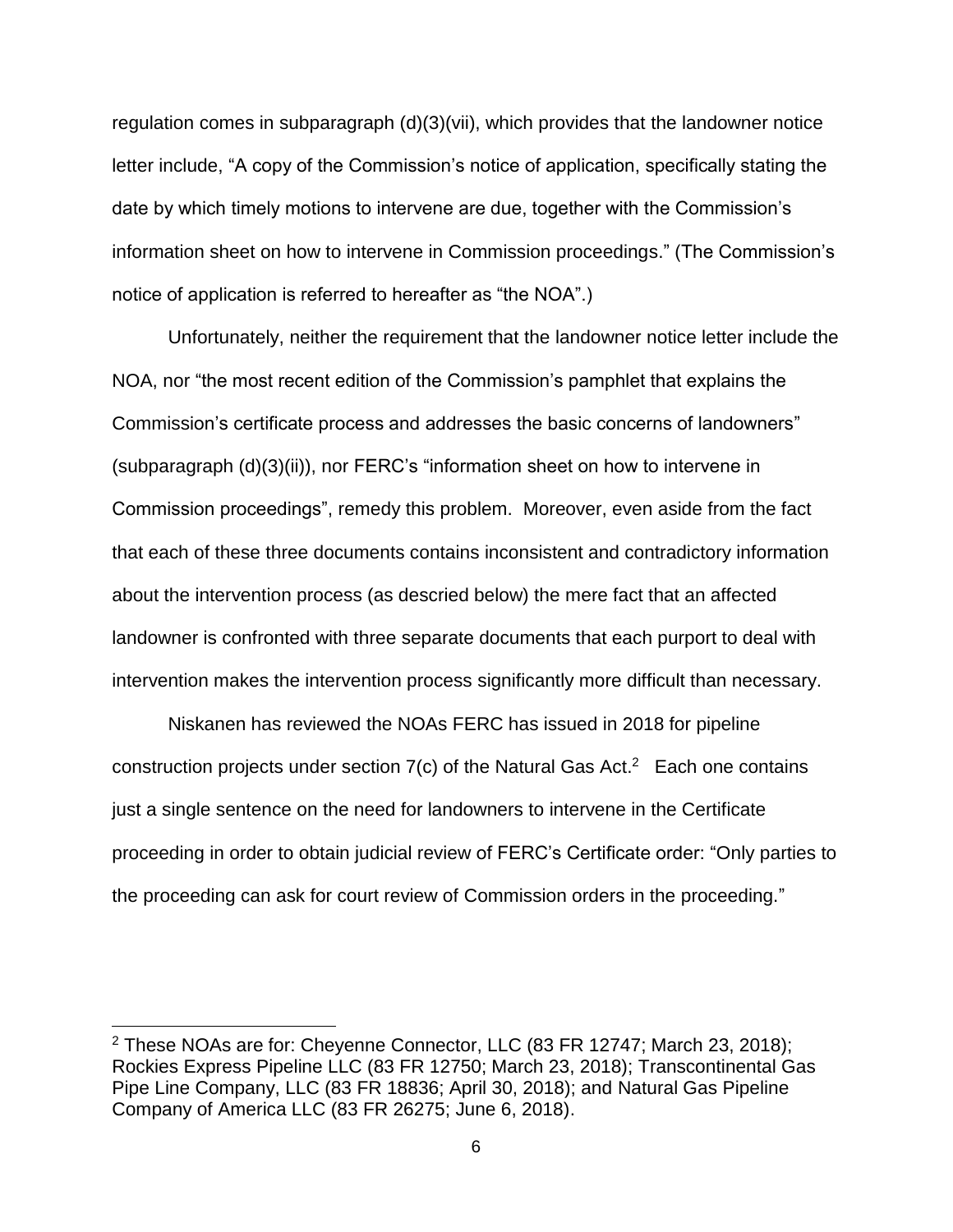Niskanen also picked NOAs for four other section 7(c) pipeline construction projects randomly from the Federal Register.<sup>3</sup> Each one of these NOAs followed the exact same format: affected landowners' only hint as to how they can safeguard their Due Process rights to judicial review of the Commission's Certificate order is a single cryptic sentence in a 4-page, single-spaced document. 4

Unfortunately, neither of the two FERC documents that the pipeline company is required to include in its landowner notice letter remedy this problem.

The first is "the Commission's pamphlet that explains the Commission's certificate process and addresses the basic concerns of landowners" (18 CFR 157(d)(6)(ii)). Niskanen believes that this refers to *An Interstate Natural Gas Facility on My Land? What do I Need to Know?<sup>5</sup>* Again, only a single sentence – in a 32-page document – describes how landowners who intervene can preserve their Due Process rights to appeal the Commission's Certificate decision: "You will also be able to file briefs, appear at hearings and be heard by the courts if you choose to appeal the Commission's final ruling." *Id.* at p. 5. This is hardly calculated to adequately inform recipients of the need to intervene in order to preserve their rights to judicial review.

Equally uninformative is FERC's "information sheet on how to intervene in Commission proceedings" (https://www.ferc.gov/resources/guides/how-to/intervene.asp;

 $\overline{a}$ 

<sup>&</sup>lt;sup>3</sup> Niskanen chose the first four results using the "Relevance" option for displaying the Federal Register search results that did not include any of the 2018 NOAs. These NOAs are for: DTE Midstream Appalachia, LLC (82 FR 22537; May 16, 2017); Eastern Shore Natural Gas Company (82 FR 5564; January 18, 2017); Eastern Shore Natural Gas Company (again) (80 FR 34402; June 16, 2015); Southern Natural Gas Company LLC (79 FR 35341; June 20, 2014).

 $4$  That is the form of the NOAs form as they are issued by FERC and included in the landowner notice letter, not as the NOAs appear in the Federal Register. <sup>5</sup> Available at https://www.ferc.gov/resources/guides/gas/gas.pdf; last visited July 22, 2018.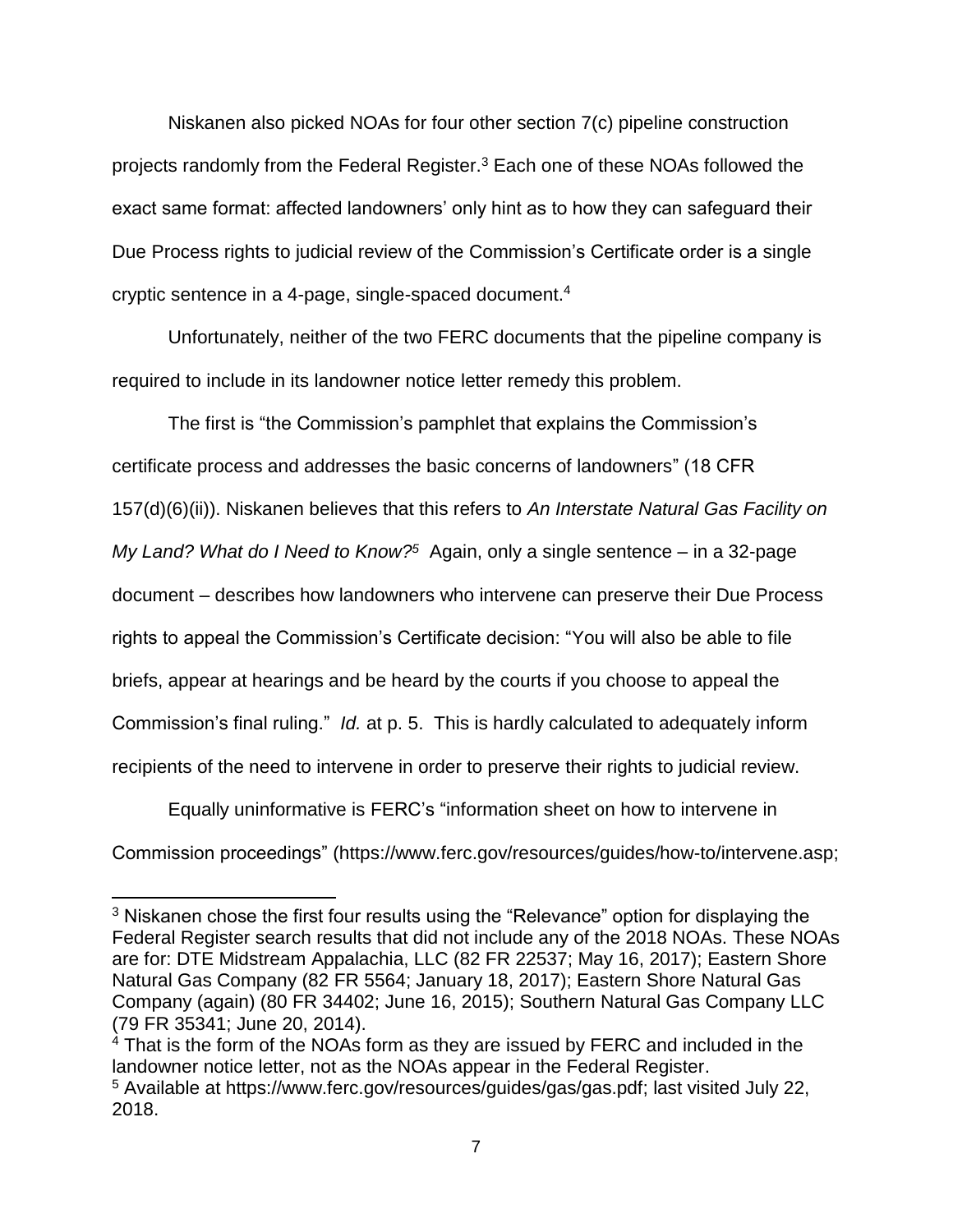last visited on July 24, 2018), which contains the single sentence, "Intervenors becomes *[sic]* participants in a proceeding and have the right to request rehearing of Commission orders and seek relief of final agency actions in the U.S. Circuit Courts of Appeal." Like the one sentence in FERC's pamphlet, this sentence does not even hint that intervention is the *only* means of preserving the right to judicial review.

As discussed in section 4, below, on its own and in conjunction with the other notice practices discussed herein, this failure to adequately inform affected landowners of how they must secure their rights to judicial review violates the Due Process Clause.

# 2. FERC Imposes Arbitrarily Short Deadlines to Intervene in Certificate Proceedings.

Unusually for federal agency proceedings, FERC has not established a regulatory deadline for intervention in the Certificate process. This means that for each Certificate proceeding, FERC simply picks a date; the only Commission description of its procedure in choosing intervention deadlines Niskanen could find comes from *An Interstate Natural Gas Facility on My Land? What Do I Need to Know?,* p. 6: "You must normally file for intervenor status within 21 days of our notice of the application in the Federal Register[.]"

Unfortunately, this is not only not correct, it is affirmatively misleading.

Of the four 2018 pipeline NOAs, the Cheyenne Connector NOA was dated March 19, appeared in the Federal Register on March 23, and had an intervention deadline of April 9, (17 days later); the Rockies Express NOA was dated March 19, appeared in the Federal Register on March 23, and had an intervention deadline of April 9 (17 days later); the Transcontinental NOA was dated April 24, appeared in the Federal Register on April 30, and had an intervention deadline of May 24 (24 days later); and the Natural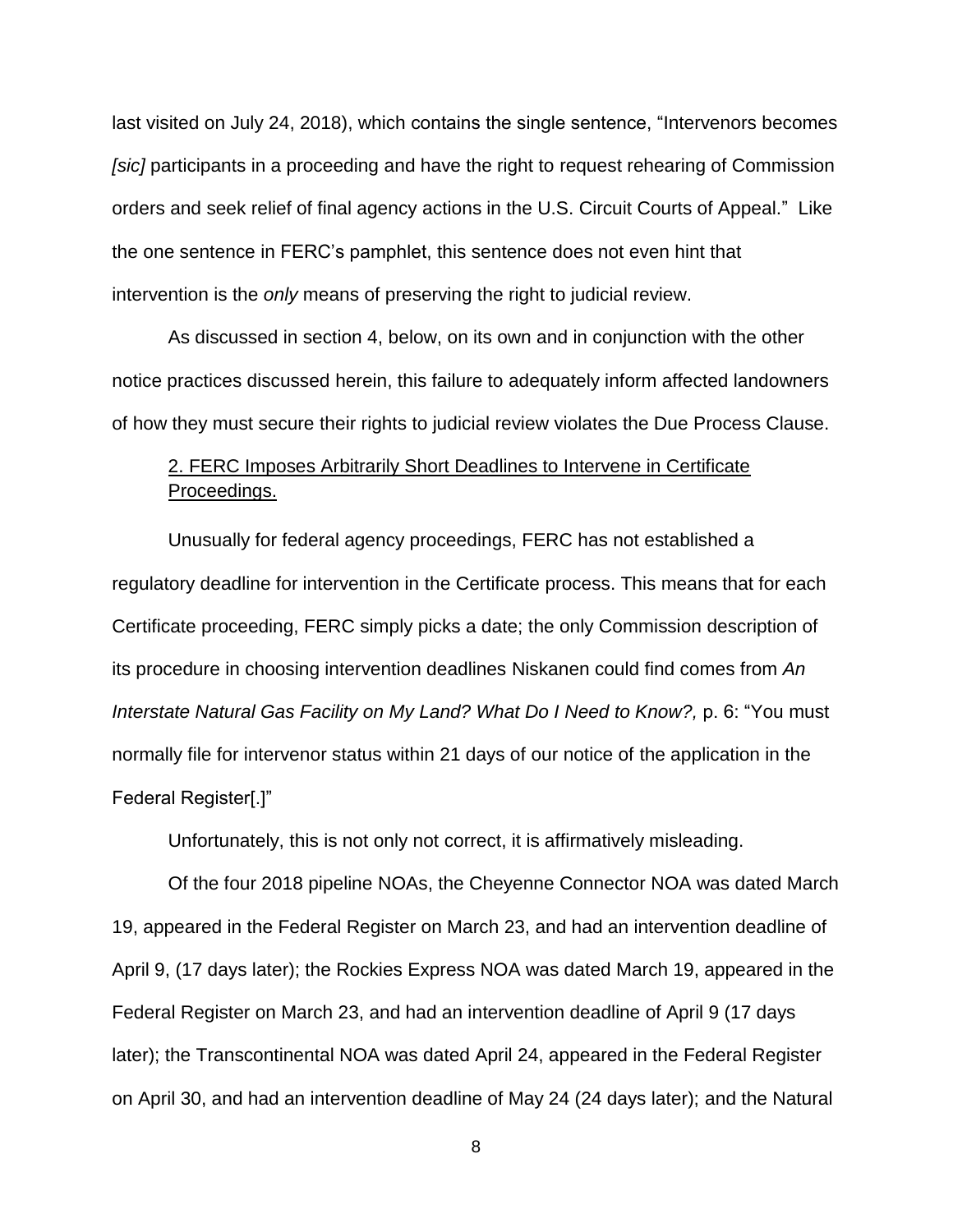Gas Pipeline Company NOA was dated May 31, 2018, appeared in the Federal Register on June 6, and had an intervention deadline of June 21 (15 days later).

Of the four random pipeline NOAs, the DTE Midstream Appalachia NOA was dated May 9, 2017, appeared in the Federal Register on May 16, and had an intervention deadline of May 30 (14 days later); the 2017 Eastern Shore Natural Gas NOA was dated January 11, 2017; appeared in the Federal Register on January 18, and had an intervention deadline of February 1 (14 days later); the 2015 Eastern Shore Natural Gas NOA was dated June 8, 2015, appeared in the Federal Register on June 16, and had an intervention deadline of June 29 (13 days later); and the Southern Natural Gas NOA was dated June 13, 2015, appeared in the Federal Register on June 20, and had an intervention deadline of July 7 (17 days later).

Contrary to the Commission's own statement that affected landowners "must normally file for intervenor status within 21 days of our notice of the application in the Federal Register", with one exception it appears that FERC's completely *ad hoc* practice is to give landowners 21 days *from the date of the NOA* to file for intervention. The actual time between Federal Register publication and the intervention deadline was between 13 and 17 days, with the one outlier of 24 days. Nor does FERC ever explain why it has chosen the particular deadline in each instance.

The only alternative way for landowners to discover what the intervention deadline is, is via the applicant's notice letter, which must contain a copy of the NOA. 18 CFR 157.6(d)(vii). The applicant's notice letter itself must be sent "By certified or first class mail, sent within 3 business days following the date the Commission issues a notice of the application". 18 CFR 157.6(d)(1)(i). This means, that if the Commission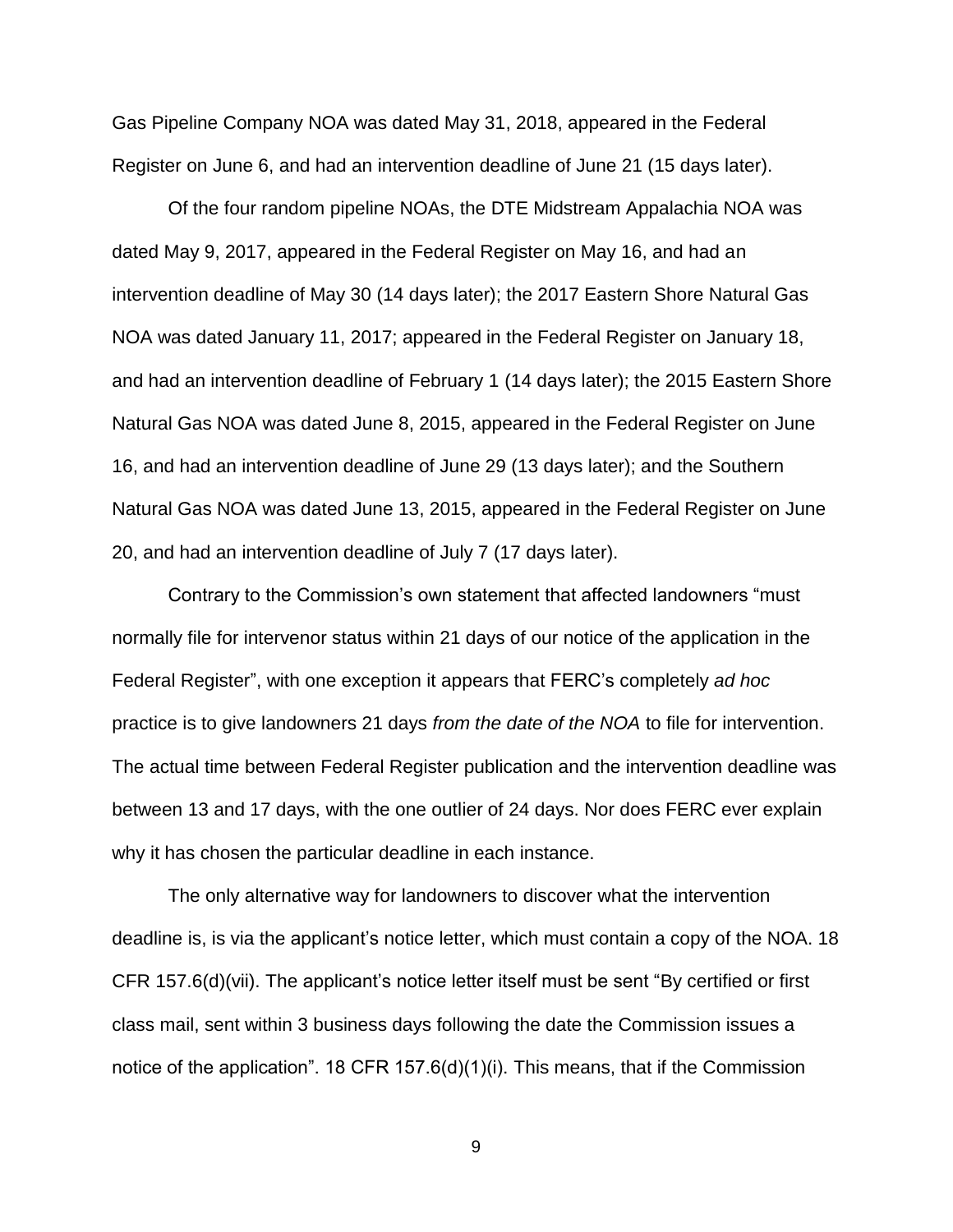issues the NOA on Wednesday, Thursday, or Friday, the applicant has 5 days to mail the letter. Assuming (as does Rule 6(d) of the Federal Rules of Civil Procedure) that first class mail takes up to three days for delivery, the recipient may then have just 13 days to file an intervention motion with FERC.

In sum, it appears that in general, FERC's practice is to give landowners between 13 and 17 days to file a motion to intervene in a Certificate proceeding. As discussed below in Section 4, both on its own and in conjunction with FERC's other notice practices described herein, this amount of time violates affected landowners' Due Process rights.

# 3. FERC Disseminates Incomplete, Inconsistent and Confusing Information About Intervention Requirements.

FERC's current practices make it virtually impossible for affected landowners to figure out how they are supposed to intervene, in two separate ways: the mechanics of intervention, and what information a motion to intervene requires.

#### (i) FERC's information on the mechanics of intervention.

FERC provides grossly inconsistent and contradictory information as to the mechanics of intervention.

Each of the NOAs Niskanen reviewed states, "A party *must* submit 7 copies of filings made in the proceeding with the Commission and must mail a copy to the applicant and to every other party." (Emphases added.) But each of those NOAs then states, "The Commission strongly encourages electronic filings of comments, protests and interventions in lieu of paper using the "eFiling" link at [http://www.ferc.gov.](http://www.ferc.gov/)" So, what FERC says intervenors "must" do is then contradicted later on the same page.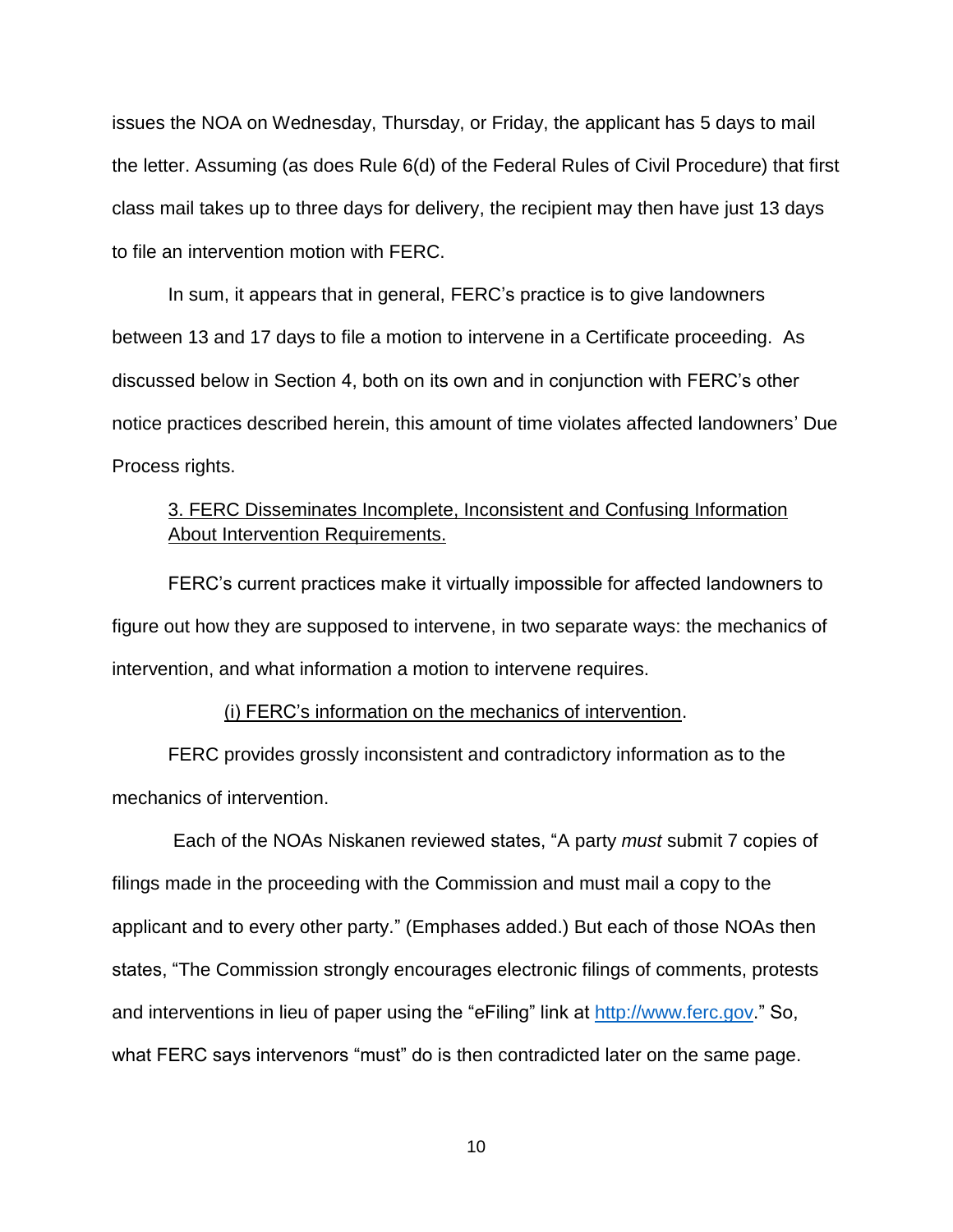Second, FERC has *three different sets* (or four, depending how you count) of requirements for paper intervention. In fact, seven of the eight NOAs Niskanen reviewed contain two separate and inconsistent sets of requirements for paper intervention; as noted above, the first is to file an original and 7 copies with FERC, and serve a copy on the applicant and "every other party" (which can number in the hundreds.) $6$  The second is, in six of these seven NOAs, "Persons unable to file electronically should submit an original and 5 copies of the protest or intervention to the Federal Energy regulatory [*sic*] Commission, 888 First Street, NE, Washington, DC 20426." The other NOA with two sets of intervention requirements (Southern Natural Gas, 79 FR 35341), is even more bizarre: in addition to the "original and seven copies", etc., it provides that "Persons unable to file electronically should submit an original and 14 copies of the protest or intervention to the Federal Energy regulatory [*sic*] Commission". 79 FR at 35342.

FERC's Information Sheet then gives *yet another* version of this: "Persons unable to file electronically should send an original and three copies of the motion to intervene by overnight services to [FERC]", and that "Motions to intervene must be served on the applicant. Any subsequent submissions by an intervenor must be served on the applicant and all other parties to the proceeding."

In sum, FERC informs affected landowners that paper intervention variously requires:

(1) Filing an original and 7 copies with FERC, and serving the applicant and all other parties;

<sup>6</sup> Only the Transcontinental NOA (88 FR 18836) had a single description of how to do a paper intervention.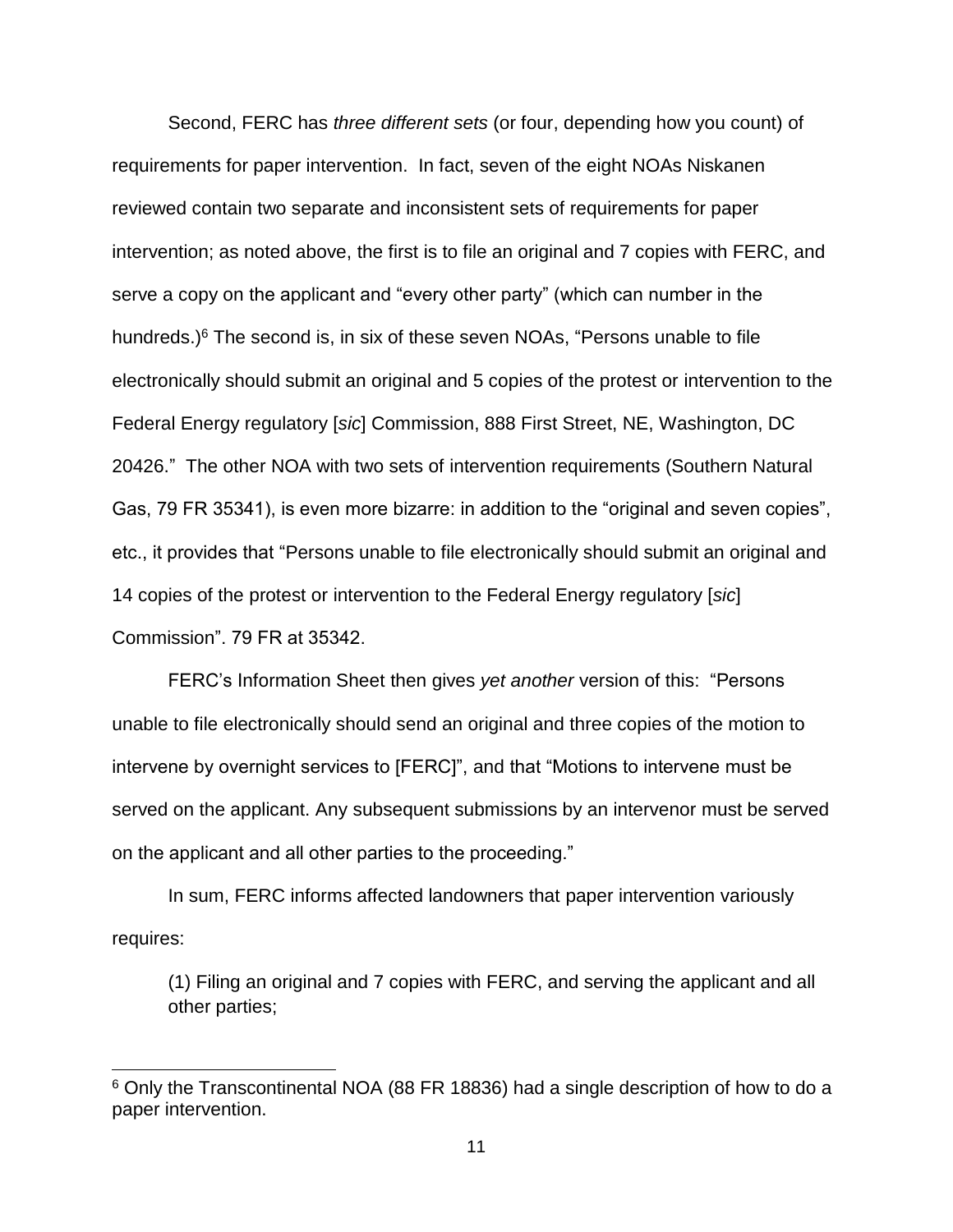(2) Filing an original and 5 copies with FERC (or an original and 14 copies) with no mention of service on the applicant or any other party; or

(3) Filing an original and 3 copies with FERC by overnight mail, and serving the applicant but not any of the other parties.

On its own and in combination with the FERC notice practices discussed herein, this sort of conflicting and inaccurate information violates affected landowners Due

Process rights.

(ii) FERC does not tell affected landowners what are the required contents of a motion to intervene.

As noted above, in the landowner notice letter an affected landowner gets three

separate documents relating to intervention: FERC's NOA, the *An Interstate Natural* 

*Gas Facility on My Land? What do I Need to Know?* pamphlet, and FERC's "information

sheet on how to intervene in Commission proceedings". *Remarkably, not one of these* 

*three documents tells landowners what they must include in a motion to intervene.*

For landowners to discern what the required contents of an intervention motion are, there is only this one sentence in the Information Sheet: "All motions to intervene should be submitted to the Commission pursuant to 18 C.F.R. § 385.214." And 18 CFR § 385.214(b) finally tells landowners that an intervention motion must contain the following information:

(b) *Contents of motion.* (1) Any motion to intervene must state, to the extent known, the position taken by the movant and the basis in fact and law for that position.

(2) A motion to intervene must also state the movant's interest in sufficient factual detail to demonstrate that:

(i) The movant has a right to participate which is expressly conferred by statute or by Commission rule, order, or other action;

(ii) The movant has or represents an interest which may be directly affected by the outcome of the proceeding, including any interest as a:

(A) Consumer,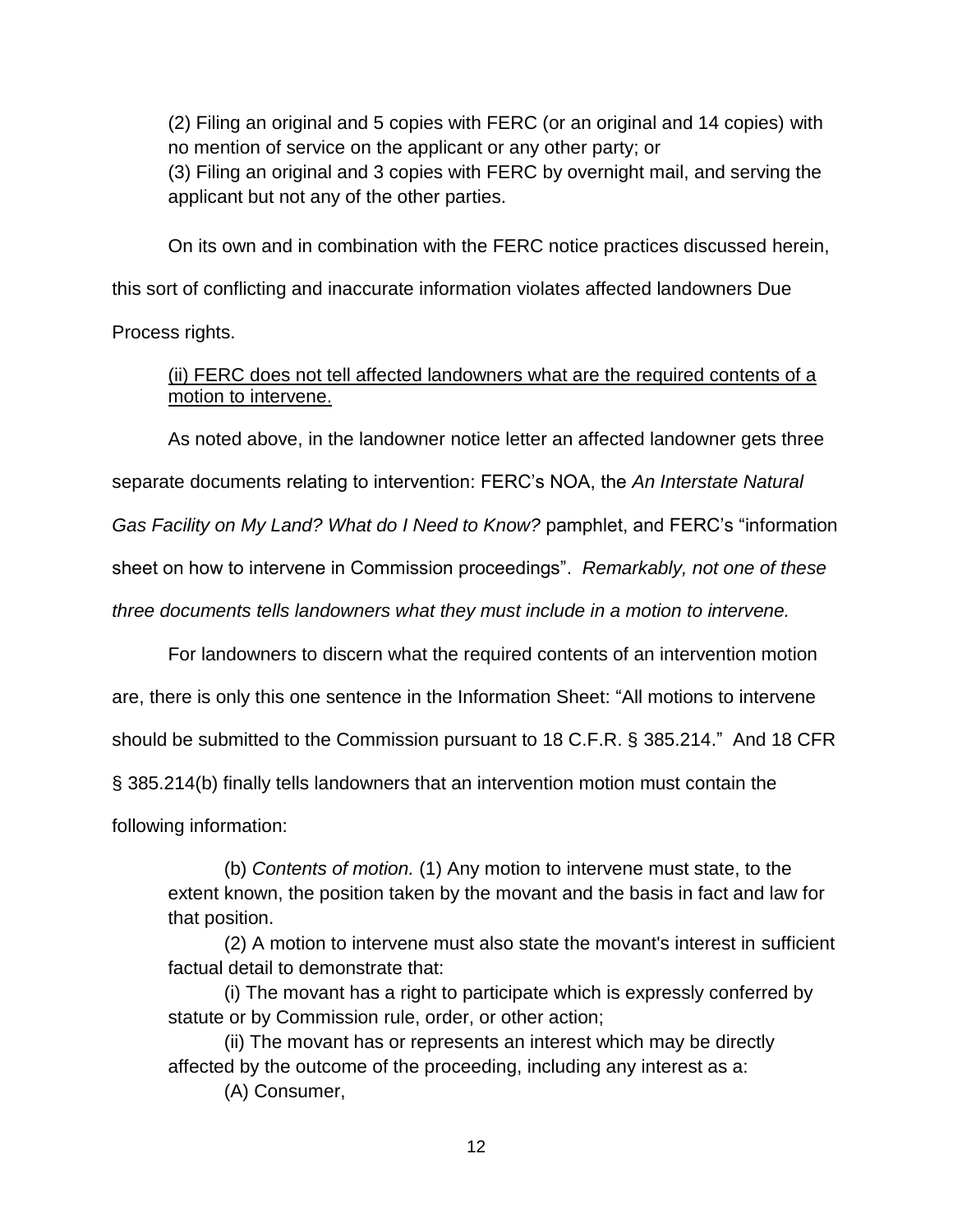- (B) Customer,
- (C) Competitor, or
- (D) Security holder of a party; or
- (iii) The movant's participation is in the public interest.

Astonishingly, the Commission's regulation does not list "landowners whose property may be taken" as an example of someone who "has an interest which may be directly affected by the outcome of the proceeding". In fact, an affected landowner reading this might think that they have no basis for intervention at all.

On its own and in combination with the FERC notice practices discussed herein, this failure to adequately inform affected landowners of what they must include in a motion to intervene violates the Due Process Clause.

#### 4. FERC's Notice Practices Violate the Due Process Clause.

The Supreme Court has repeatedly dealt with the issue of what is adequate notice under the Due Process Clause. The seminal case governing this issue is *Mullane v. Central Hanover Trust Co.*, 339 U.S. 306 (1950). The issue in *Mullane* was whether newspaper publication notice sufficed to inform trust beneficiaries of a judicial settlement of the accounting for their accounts. The Court held that it was not:

An elementary and fundamental requirement of due process in any proceeding which is to be accorded finality is notice reasonably calculated, *under all the circumstances*, to apprise interested parties of the pendency of the action and afford them an opportunity to present their objections. *The notice must be of such nature as reasonably to convey the required information, and it must afford a reasonable time for those interested to make their appearance*. *Id*. at 314 (emphases added; citations omitted).

Citing its 1914 ruling in *Grannis v. Ordean*, 234 U.S. 385, 394, which held that "The fundamental requisite of due process of law is the opportunity to be heard", the Court observed that, "This right to be heard has little reality or worth unless one is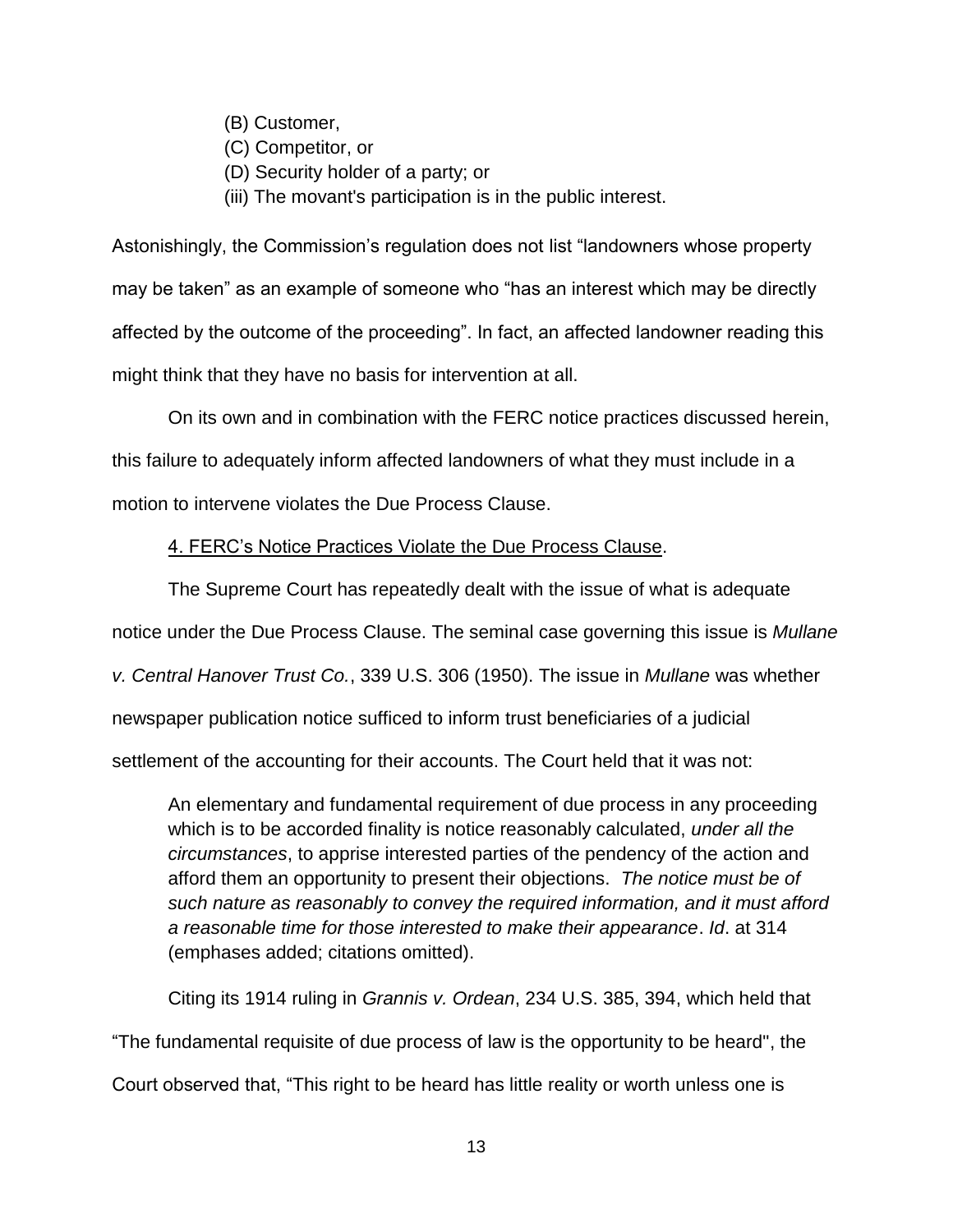informed that the matter is pending and can choose for himself whether to appear or default, acquiesce or contest." *Id*. at 314.

It is difficult to see how the notice the Commission gives landowners telling them that they must intervene in Certificate proceedings in order to preserve their rights to judicial review, the arbitrarily short time in which they must act, and the inconsistent and confusing information provided as to how to accomplish that, either informs landowners of their choice or allows them to act on it. FERC's NOAs are a perfect example of what *Mullane* referred to as "mere gesture": "[W]hen notice is a person's due, process which is a mere gesture is not due process. *The means employed must be such as one desirous of actually informing the absentee might reasonably adopt to accomplish it.*" *Id*. at 315 (emphasis added).

In *Memphis Light, Gas & Water Div. v. Craft*, 436 U.S. 1 (1978), the Supreme Court dealt with the specific issue of the Due Process requirements concerning what notice must be provided about the recipient's means of appealing adverse decisions, precisely the issue with FERC's notice procedure.

In *Memphis*, a municipal utility customer received a "final notice" which "simply stated that payment was overdue and that service would be discontinued if payment was not made by a certain date." *Id*. at 13. However, the notice said nothing about the utility's procedures for appealing the utility's termination decision, and thus the question was "whether due process requires that a municipal utility notify the customer of the availability of an avenue of redress within the organization should he wish to contest a particular charge" prior to termination of service." *Id.*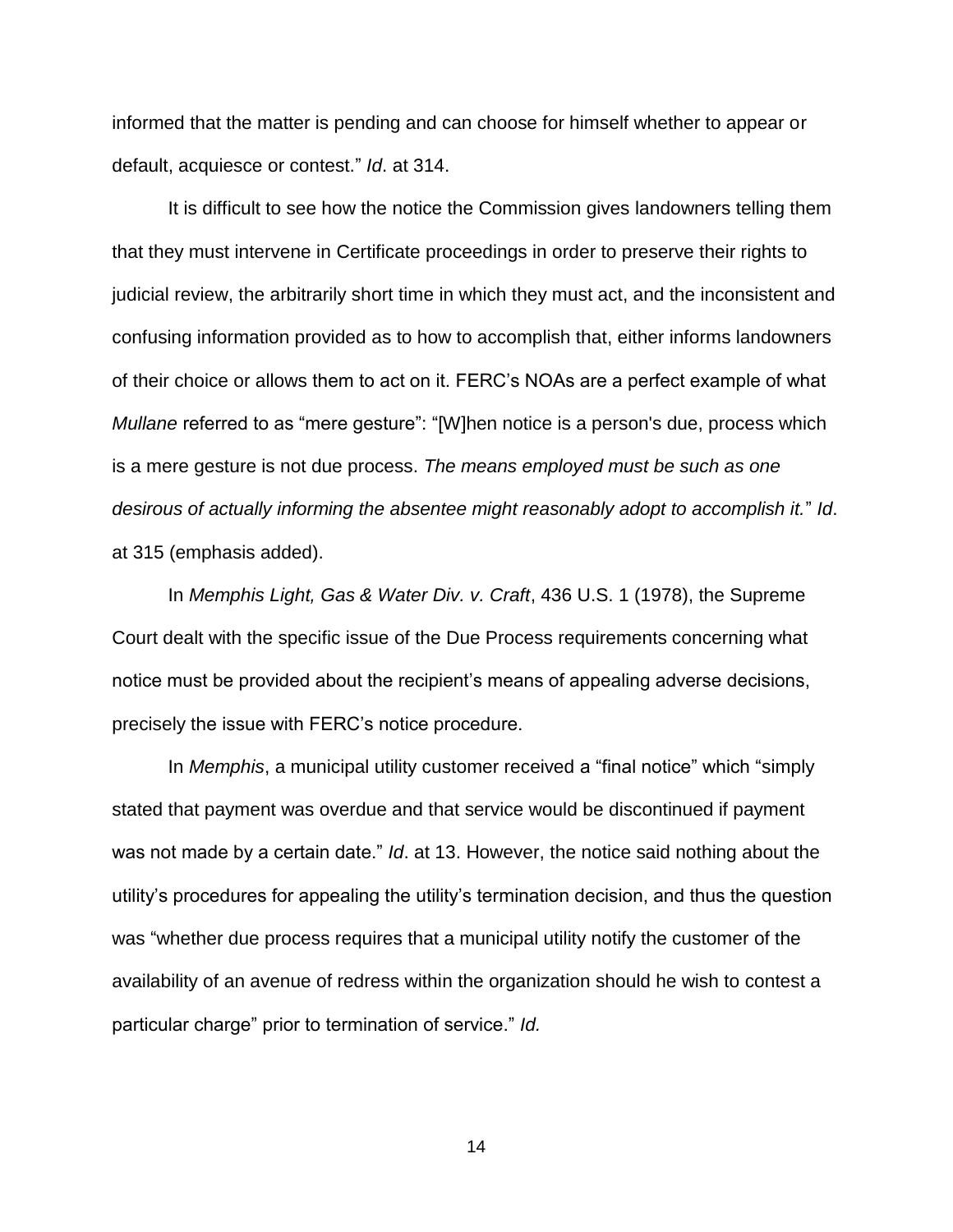Citing *Mullane*, the Court held that, "Petitioners' notification procedure, while adequate to apprise the Crafts of the threat of termination of service, was not 'reasonably calculated' to inform them of the availability of "an opportunity to present their objections" to their bills." *Id*. at 14.

FERC's failure to adequately inform affected landowners of the sole means by which they could challenge the Commission's Certificate decision (and what they must do in order to preserve that right) is no less deficient under the Due Process Clause than the lack of notice of the process by which the notice recipient could challenge the adverse determination at issue in *Memphis Light*.

Courts have also dealt with means and content of notice specifically in the context of determining what Due Process requires in eminent domain procedures. In *Brody v. Village of Port Chester*, 434 F.3d 121 (2nd Cir. 2005), the defendant published notice of its findings that the taking of Brody's property would constitute a "public use"; such publication triggered a 30-day period for Brody to seek judicial review of the "public use" determination. After the Village started condemnation proceedings, Brody claimed that "he was unaware of the brief period of time allowed under [New York law] for seeking judicial review of the public use determination", and that even if he had seen the published notice, the information it contained "would not have informed him of the legal consequence of the publication and thus does not satisfy due process requirements." *Id*. at 127.

The Second Circuit began its analysis by saying that notice in eminent domain cases was governed by *Mullane*: "accordingly, we hold that where, as here, a condemnor provides *an exclusive procedure for challenging a public use determination*,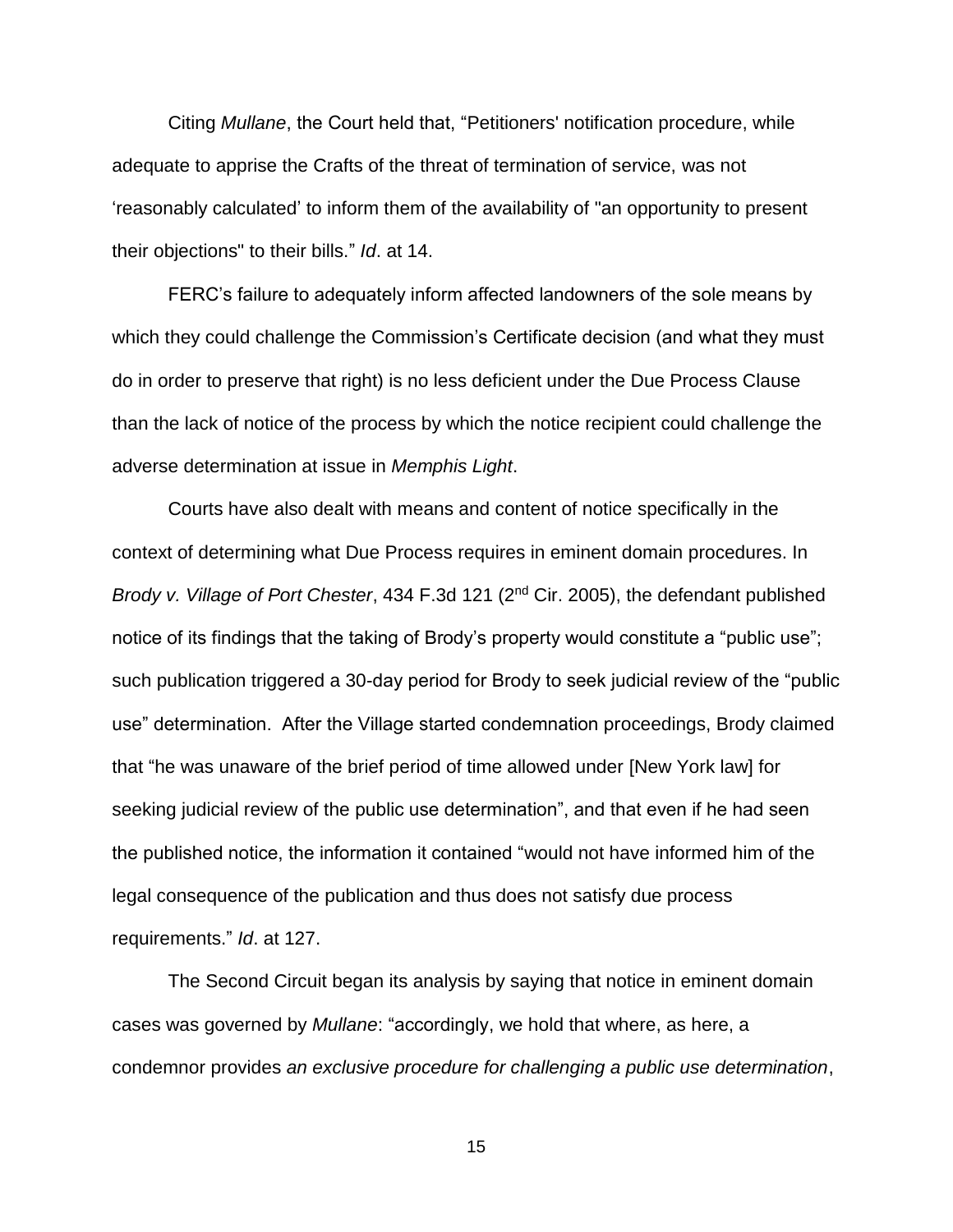it must also provide notice in accordance with the rule established by *Mullane* and its progeny." *Id.* at 129 (emphasis added). Thus the Court first held that, because the Village had the names and addresses of all potential condemnees, notice by mail, and not by publication, was required. *Id*.

More germane to the issues concerning FERC's practices was the question of the content of the notice; in the published notice in *Brody*, "there was no mention of the commencement of the exclusive thirty-day period, established by [New York law], in which the property owner can challenge the Village's public use determination." *Id.* Relying on *Mullane*, the Court held:

Just as with the form of notice, the content of the notice must be "reasonably calculated, under all the circumstances, to apprise interested parties of the pendency of the action." *Mullane*, 339 U.S. at 314. This includes the corollary requirement that the notice "must be of such nature as reasonably to convey the required information." *Id*. (citing *Grannis v. Ordean*, 234 U.S. 385, 34 S. Ct. 779, 58 L. Ed. 1363 (1914)). Of course, this raises the question: what is the required information? We think that the general facts and circumstances test of *Mullane*  gives us the answer. *Mullane* requires *as much notice as is practicable* to inform a condemnee of legal proceedings against his property. 339 U.S. at 315. Accordingly, we agree with Brody that the notice sent to affected property owners *must make some conspicuous mention of the commencement of the thirty-day review period to satisfy due process*. *Id*. at 130 (emphasis added).

The Court found no reason why notice of the Village's determination should not contain

information about the 30-day period to seek judicial review:

[New York law] establishes a short, exclusive period of time to challenge the public use determination. *The additional information (i.e., that the publication also commences the thirty-day challenge period) imposes a comparatively small burden on the Village while ensuring that property owners are apprised of the limited opportunity to challenge the condemnation decision.* Thus, we now hold that "reasonable notice" under these circumstances must include mention of the commencement of the thirty-day challenge period. *Id.* at 132 (emphasis added).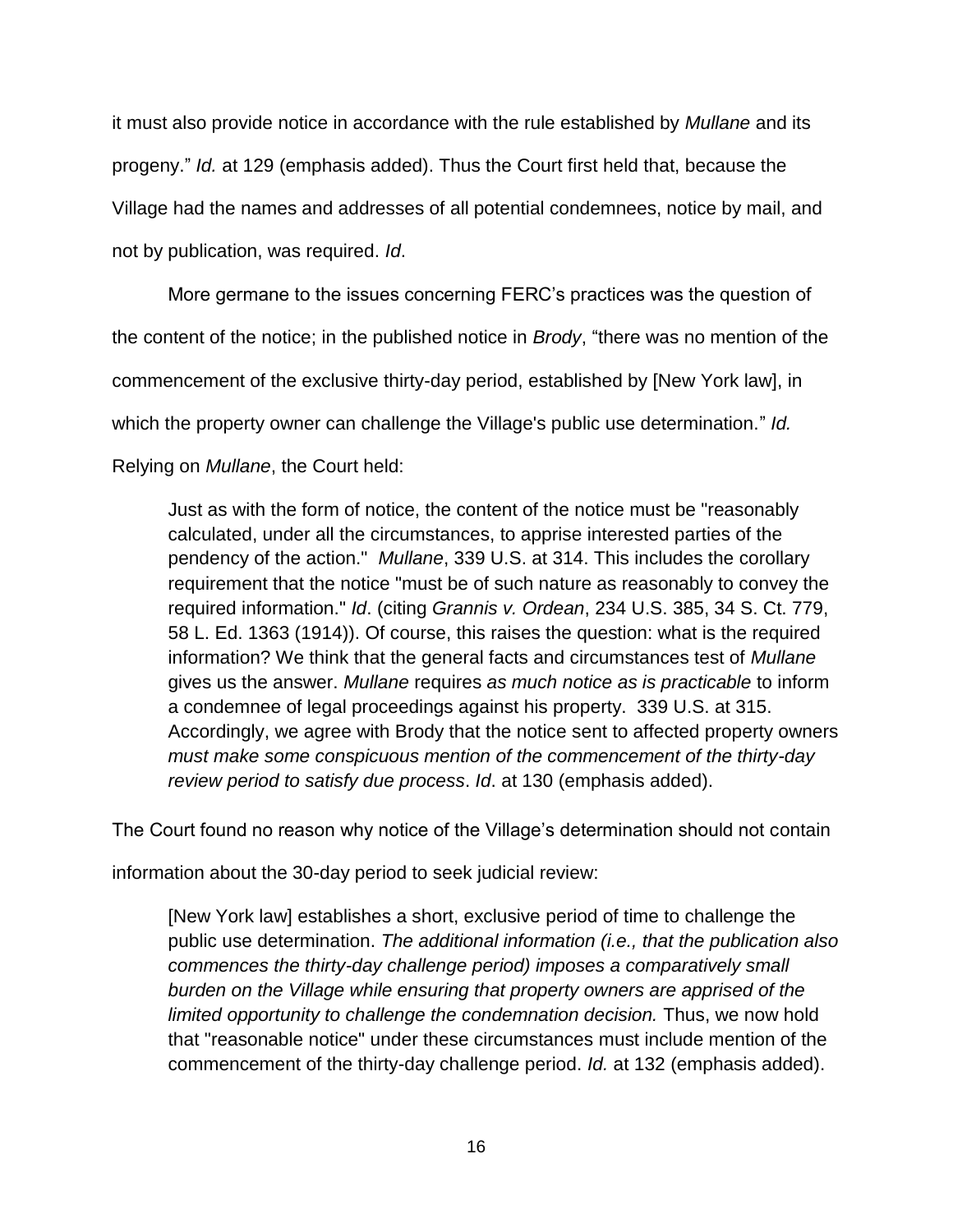What the Second Circuit concluded about the Village's notice procedures applies equally to the Commission's: in eminent domain situations, the benefit to landowners of including "conspicuous mention" of their exclusive opportunity to preserve their right to judicial review far outweighs the comparatively small "burden" of including the necessary information in the landowner notice letter.

Just two months ago, the Tenth Circuit reached a similar conclusion in *M.A.K. Investment Group, LLC v. City of Glendale*, 889 F.3d 1173 (2018). The defendant had made a "blight determination" that allowed it to condemn M.A.K.'s property, but never informed M.A.K. of that fact. M.A.K. only discovered this months later, and after the 30 day period to challenge the determination had expired. The Court held that failure to notify the plaintiff violated Due Process by depriving M.A.K. of its opportunity to seek judicial review:

Without the minimal step of actual notice, M.A.K. was left unaware of the potentially looming condemnation action, and so had little reason to even investigate whether it could challenge the blight determination that authorizes that action. As a consequence, M.A.K. lost its statutory right to review within thirty days. . . . When in the absence of notice, property owners are likely to lose a property right—in a cause of action or otherwise—the *Mullane* rule applies. *Id.* at 1182.

If affected landowners do not know that they must intervene in the Certificate proceeding in order to secure their right to judicial review, they suffer the same violation of their Due Process rights as M.A.K.

#### 5. FERC's Notice Practices Do Not Take Account of Relevant Demographics.

In *Memphis Light*, one of the factors that the Court took into account when deciding "what process is due" was the demographics of the population receiving the notice: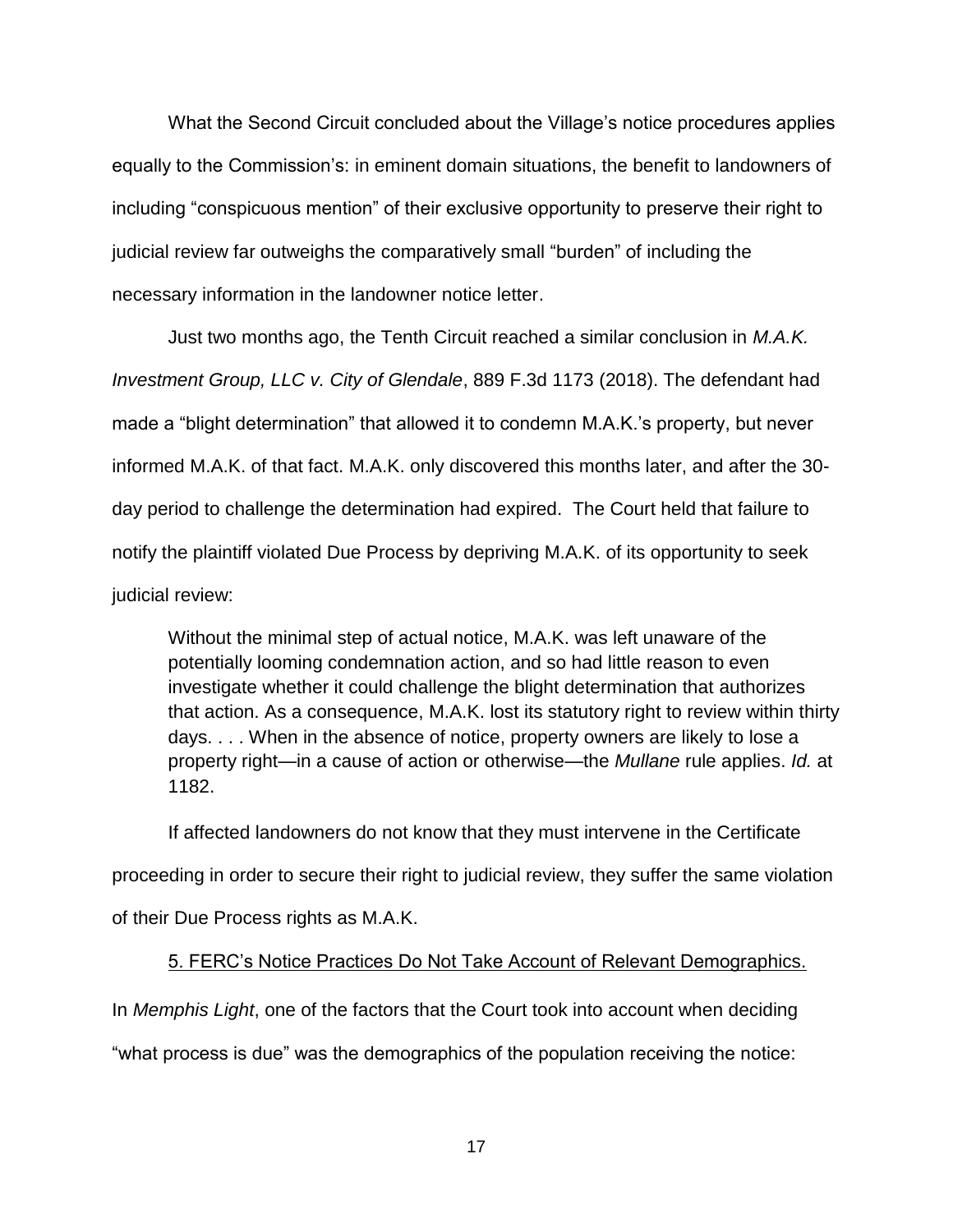While recognizing that other information would be "helpful," the dissent would hold that "a homeowner surely need not be told how to complain about an error in a utility bill . . . ." Post, at 26. . . . In the particular circumstances of a threat to discontinue utility service, the homeowner should not be left in the plight described by the District Court in this case. Indeed, the dissent's view identifies the constitutional flaw in petitioners' notice procedure. The Crafts were told that unless the double bills were paid by a certain date their electricity would be cut off. But -- as the Court of Appeals held -- this skeletal notice did not advise them of a procedure for challenging the disputed bills. *Such notice may well have been adequate under different circumstances. Here, however, the notice is given to thousands of customers of various levels of education, experience, and resources.*

*Memphis Light*, 436 U.S. at 15, n. 15 (emphasis added). In other words, demographics – "various levels of education, experience, and resources" – are relevant in determining what notice is due. With this in mind, it is worth examining the relevant demographics of the places where pipelines are being built and eminent domain exercised.

One of the most controversial pipelines FERC has recently approved is the Mountain Valley Pipeline, which goes through 17 counties in Virginia and West Virginia. According to the federal government<sup>7</sup>, of the 17 Mountain Valley Pipeline counties, the percentage of the adult population in 2016 with *less than a high school education* ranges from 42% in Roanoke County, VA, to 77% in Webster County, WV. Moreover, Roanoke County is an outlier: In each of the other 16 counties, *half or more of the adult population has less than a high-school education*.

The lack of education in these counties is reflected as well in federal poverty statistics. In Webster County, where fewer than 1 in four adults has a high-school degree, 30% of the people live below the federal poverty line, compared with 12% for

<sup>7</sup> https://www.ers.usda.gov/data-products/county-level-data-sets/download-data/.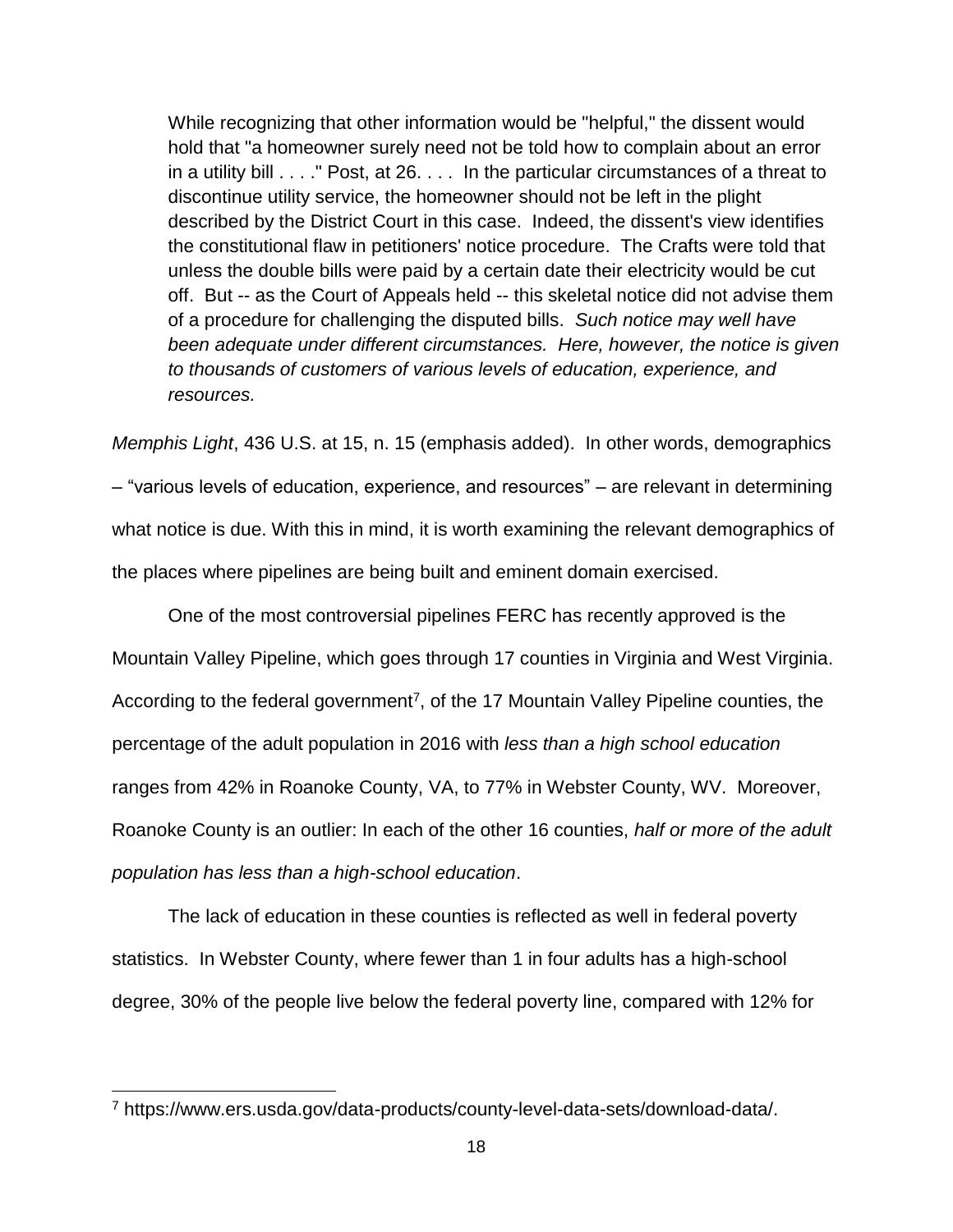the nation as a whole. In half of these counties, 20% or more of the population lives below the poverty line. And the federal poverty line for a family of four is only \$24,563.

In contrast, nationally more than 88% of Americans have at least a high school degree. In other words, the population of the Mountain Valley Pipeline Counties is between roughly 4 and 6 times more likely to lack a high school degree than the nation as a whole. And yet these people, lacking "education, experience, and resources" – the very people that Justice Powell singled out in *Memphis Light* – are the people that FERC provides with the kind of "notice" described above.

## 6. FERC Can Easily Remedy its Due Process Notice Violations.

FERC can fix each of the problems discussed above, and thus comply with Due

Process requirements, by including in each NOA a simple statement along the following

lines:

If the Commission grants the requested Certificate of Convenience and Public Necessity for the applicant's proposed pipeline, then the applicant will have the right, subject to paying just compensation, to take your property for its pipeline project.

The only way you can have a court review the Commission's decision to grant the Certificate is by intervening now as a party in this proceeding. If you do not intervene now, you will not be able to ask a court to review the Commission's decision.

You have 60 days from the date of this Notice of Application to intervene in this proceeding. There are two ways for you to intervene:

(1) File your request to intervene electronically by using the "eFiling" link at [http://www.ferc.gov.](http://www.ferc.gov/) The Commission strongly encourages the use of electronic filing.

(2) File paper copies of your request to intervene. To do so, you must send a signed original and 3 copies to FERC by regular mail (at Federal Energy Regulatory Commission, 888 First Street, NE, Washington, DC 20426), and one copy to the applicant at its principle place of business, listed in the first sentence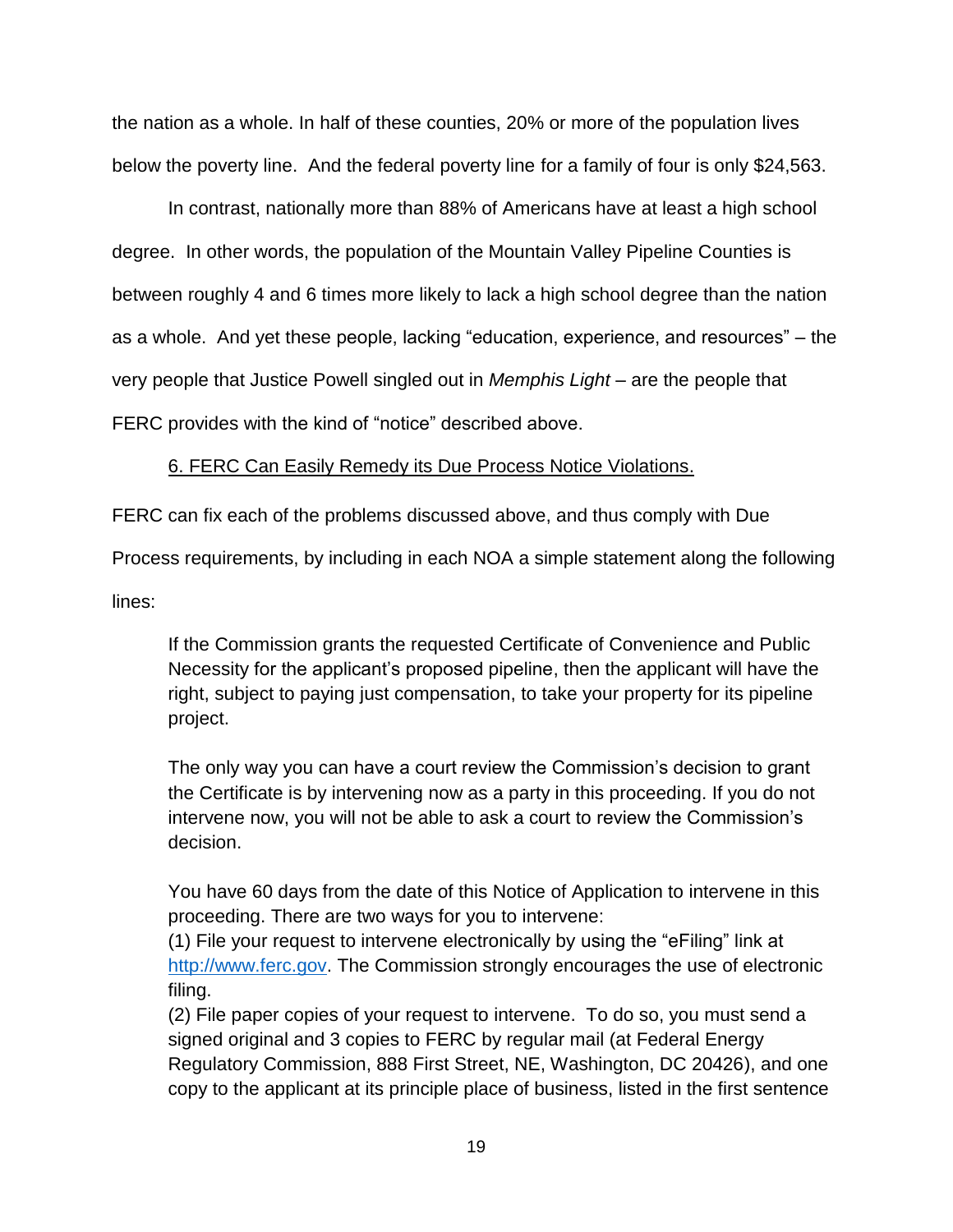of this notice. Be aware that if you choose to use paper filing, in the future you will have to send a copy of any comments or other documents you wish to file not only to FERC and the applicant, but also to every other party in the proceeding, and the number of parties can become very large.

If you are a landowner, your request to intervene should just say that you have received this notice, that your land may be taken by the pipeline company, and include the docket number(s) listed at the top of the first page of this notice.

Niskanen does not believe there is any imaginable impediment to including such

notice about the consequences to affected landowners of not intervening, and to giving

clear, non-contradictory instructions about the mechanics of intervention.

Nor does Niskanen believe that there is any valid reason for not setting a

standard period of time to intervene, and believes that a 60-day period for affected

landowners to file to intervene is justified. Given the potential impacts to landowners,

allowing them a reasonable amount of time to secure their Due Process rights to judicial

review of FERC's decision is justified, especially in Certificate proceedings that can last

for years.

In fact, in *other* pipeline intervention situations, FERC gives 60 days' notice for

intervention in proceedings for blanket certificates:

[T]he Secretary of the Commission shall issue a notice of the request within 10 days of the date of the filing, which will then be published in the FEDERAL REGISTER. The notice shall designate a deadline for filing protests, or interventions to the request. The deadline shall be 60 days after the date of issuance of the notice of the request."

18 CFR 157.205(d). Moreover, FERC requires pipeline companies to include specific

text in these blanket certification landowner notifications:

This project is being proposed under the prior notice requirements of the blanket certificate program administered by the Federal Energy Regulatory Commission. Under the Commission's regulations, you have the right to protest this project within 60 days of the date the Commission issues a notice of the pipeline's filing.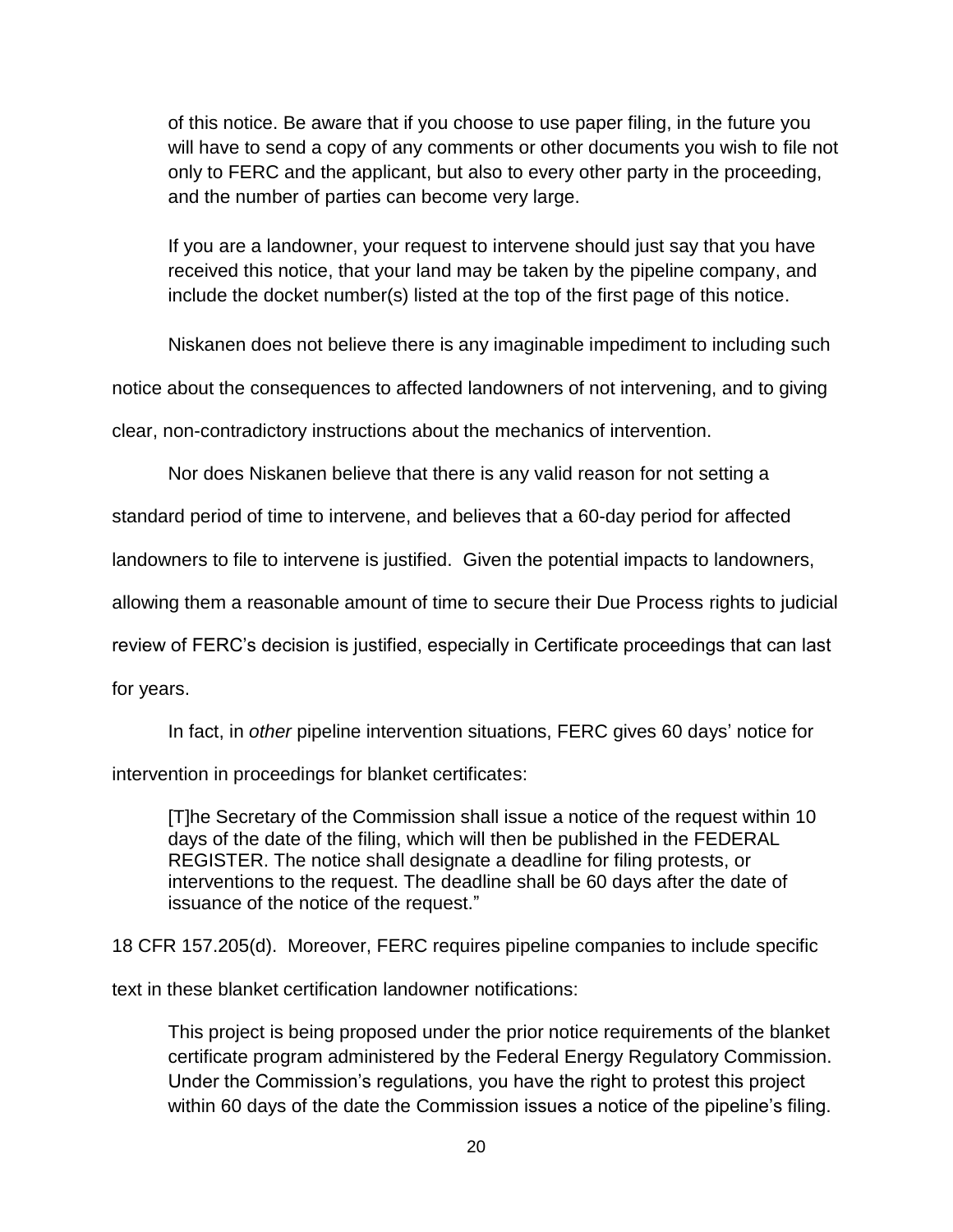If you file a protest, you should include the docket number listed in this letter and provide the specific reasons for your protest. The protest should be mailed to the Secretary of the Federal Energy Regulatory Commission, 888 First St., NE., Room 1A, Washington, DC 20426. A copy of the protest should be mailed to the pipeline at [pipeline address]. If you have any questions concerning these procedures you can call the Commission's Office of External Affairs at (202) 208–1088.

157.203(d)(2)(vi). If FERC can do it for one type of pipeline certificate process, then

there is no reason why FERC cannot do so here. Given that each of its Certificate

pipeline decisions means that eminent domain will be used against dozens, or even

hundreds, of landowners, it is the least FERC can do to satisfy the Due Process Clause.

When dealing with the sufficiency of notice when a state seized someone's

house for delinquent taxes while aware that the homeowner had not received notice, the

Supreme Court stated:

There is no reason to suppose that the State will ever be less than fully zealous in its efforts to secure the tax revenue it needs. The same cannot be said for the State's efforts to ensure that its citizens receive proper notice before the State takes action against them. In this case, the State is exerting extraordinary power against a property owner--taking and selling a house he owns*. It is not too much to insist that the State do a bit more to attempt to let him know about it* when the notice letter addressed to him is returned unclaimed.

*Jones v. Flowers*, 547 U.S. 220, 239 (2006) (emphasis added).

#### **II. FERC'S ADMINISTRATIVE PROCESS DOES NOT SATISFY THE DUE PROCESS CLAUSE BECAUSE THE AGENCY IS NOT COMPETENT TO – AND HAS DISCLAIMED ANY AUTHORITY TO - ADJUDICATE CONSTITUTIONAL CLAIMS.**

## A. The Due Process Clause Guarantees Landowners a Hearing Before Their Property is Taken

The Due Process Clause of the Fifth Amendment guarantees that "no person shall . . . be deprived of life, liberty, or property, without due process of law." Our precedents establish the general rule that individuals must receive notice and an opportunity to be heard before the Government deprives them of property. *See United States v. \$ 8,850*, 461 U.S. 555, 562, n.12; *Fuentes v. Shevin*, 407 U.S.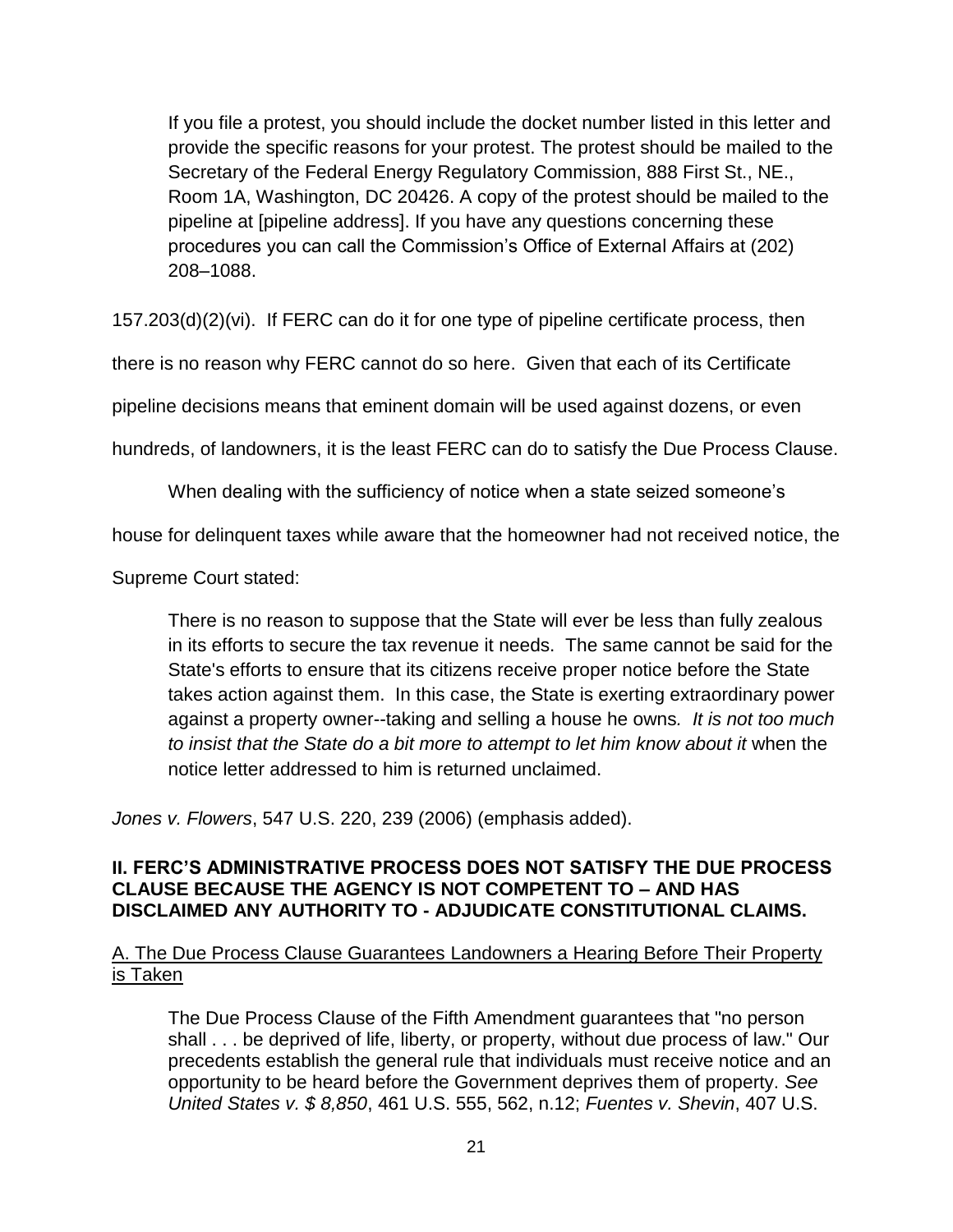67, 82 (1972); *Sniadach v. Family Finance Corp. of Bay View*, 395 U.S. 337, 342 (1969) (Harlan, J., concurring); *Mullane v. Central Hanover Bank & Trust Co.*, 339 U.S. 306, 313 (1950).

*United States v. James Daniel Good Real Property*, 510 U.S. 43, 48-49 (1993)(parallel

citations omitted). Land, of course, is a form of "property" protected by the Fifth

Amendment. *Jones v. Flowers*, 547 U.S. 220 (2006)(tax sale of Petitioner's home).<sup>8</sup>

The Supreme Court has repeatedly and emphatically ruled that absent

compelling circumstances, Due Process requires a hearing *before* property is taken:

"We have described "the root requirement" of the Due Process Clause as being "that an

individual be given an opportunity for a hearing *before* he is deprived of any significant

property interest.'" *Cleveland Bd. of Educ. v. Loudermill*, 470 U.S. 532, 542 (1985)

(quoting *Boddie v. Connecticut*, 401 U.S. 371, 379 (1971) (emphasis in original)).

In *James Daniel Good Real Property*, the Court articulated the need for

predeprivation hearing when the government is taking real property:

Good's right to maintain control over his home, and to be free from governmental interference, is a private interest of historic and continuing importance. The seizure deprived Good of valuable rights of ownership, including the right of sale, the right of occupancy, the right to unrestricted use and enjoyment, and the right to receive rents. All that the seizure left him, by the Government's own submission, was the right to bring a claim for the return of title at some unscheduled future hearing.

In *Fuentes*, we held that the loss of kitchen appliances and household furniture was significant enough to warrant a predeprivation hearing. And in *Connecticut v. Doehr*, we held that a state statute authorizing prejudgment attachment of real estate without prior notice or hearing was unconstitutional, in the absence of extraordinary circumstances, even though the attachment did not interfere with

<sup>&</sup>lt;sup>8</sup> For property seized via eminent domain, the predeprivation hearing is required to address only the propriety of the "pubic use" determination, not the question of "just compensation". The Supreme Court has held that Due Process "does not provide or require that compensation shall be actually paid in advance of the occupancy of the land to be taken", only that "the owner is entitled to reasonable, certain and adequate provision for obtaining compensation before his occupancy is disturbed." *Cherokee Nation v. Southern Kan. Ry. Co.*, 135 U.S. 641, 659 (1890).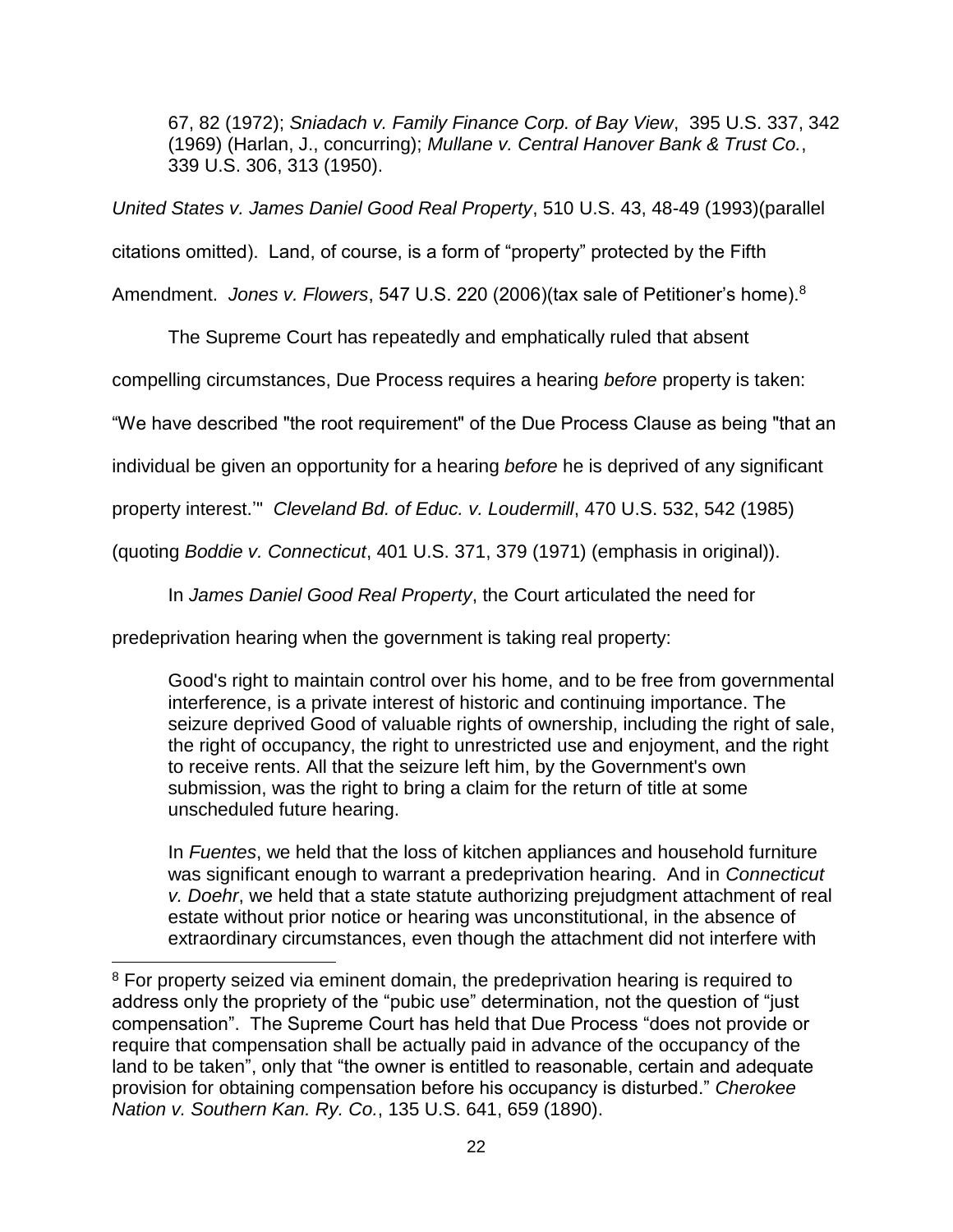the owner's use or possession and did not affect, as a general matter, rentals from existing leaseholds.

The seizure of a home produces a far greater deprivation than the loss of furniture, or even attachment. It gives the Government not only the right to prohibit sale, but also the right to evict occupants, to modify the property, to condition occupancy, to receive rents, and to supersede the owner in all rights pertaining to the use, possession, and enjoyment of the property.

*Id.* at 53-54 (citations omitted).

#### B. Because FERC Cannot Adjudicate Constitutional Issues, by Definition FERC's Certificate Decision Process Does Not Satisfy the Due Process Requirement of Notice and a Hearing.

Assuming, of course, the Commission remedies the Due Process violations endemic in its notice procedures, in normal circumstances it could be argued that FERC's Certificate process satisfies the Fifth Amendment's predeprivation hearing requirement. But the Commission's procedures do not satisfy this requirement in many cases where landowners have had their property taken, for the simple reason that FERC has no power to decide the Constitutional issues raised by landowners' claims. In fact, because the Commission has emphatically disclaimed any such authority, any such hearing cannot, by definition, satisfy the Due Process Clause.

The Constitutional questions raised by FERC's practice of issuing "conditioned certificates" is a perfect example of this. FERC frequently issues a Certificate "conditioned" on becoming effective when the recipient has satisfied those conditions. In most cases, these conditions include obtaining other federal or state approvals necessary for pipeline construction or operation.

For affected landowners, the problem is that even such a "conditioned" certificate still allows the pipeline company to exercise eminent domain, leading to the nightmarish situation where a landowner's property is taken, trees cut, land ditched, etc., but then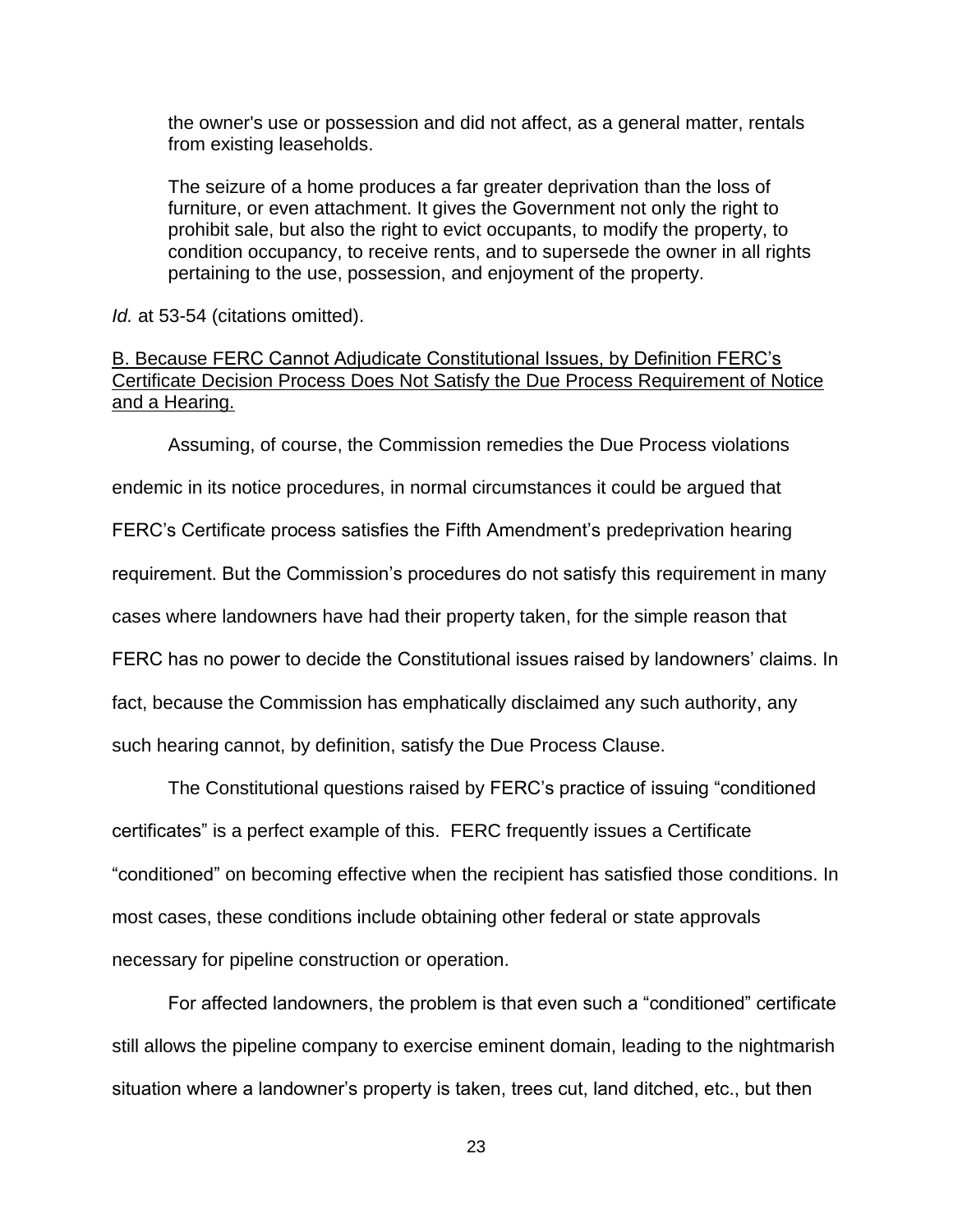the pipeline is never built because other necessary approvals cannot be obtained. As described below in Section IV, allowing pipeline companies to exercise eminent domain on the basis of such conditioned certificates violates the Takings Clause.

The entirely separate Due Process issue inhering in the question of conditioned Certificates is that FERC has expressly stated that it has no authority to deny the holder of a conditioned Certificate the right to exercise eminent domain.

The Commission's October 13, 2017 decision granting a Certificate for the

Mountain Valley Pipeline (MVP) is an example of this situation. The MVP Certificate

was conditioned on MVP obtaining "all necessary federal and state permits and

authorizations, including the water quality certifications, prior to receiving

Commission authorization to commence construction." 161 FERC ¶ 61,043 at ¶ 187.<sup>9</sup>

The Commission was unequivocal that, having granted the Certificate, it had no

authority to in any way condition the use of eminent domain:

 $\overline{a}$ 

Once the Commission makes that determination and issues a natural gas company a certificate of public convenience and necessity, it is NGA section 7(h) that authorizes that certificate holder to acquire the necessary land or property to construct the approved facilities by exercising the right of eminent domain if it cannot acquire the easement by an agreement with the landowner. MVP Certificate Decision ¶ 59.

In fact, "such a question is beyond our jurisdiction: only the courts can determine whether Congress' action in passing section 7(h) of the NGA conflicts with the Constitution." Id. ¶ 63. Or, as the Supreme Court has held, "Adjudication of the constitutionality of congressional enactments has generally been thought beyond the

<sup>&</sup>lt;sup>9</sup> Unfortunately, tree-cutting, ditching, and other such permanently destructive actions are considered "preconstruction" activities. *See, e.g., Delaware Riverkeeper v. FERC*, 857 F.3d 388, 395 (D.C. Circuit 2017).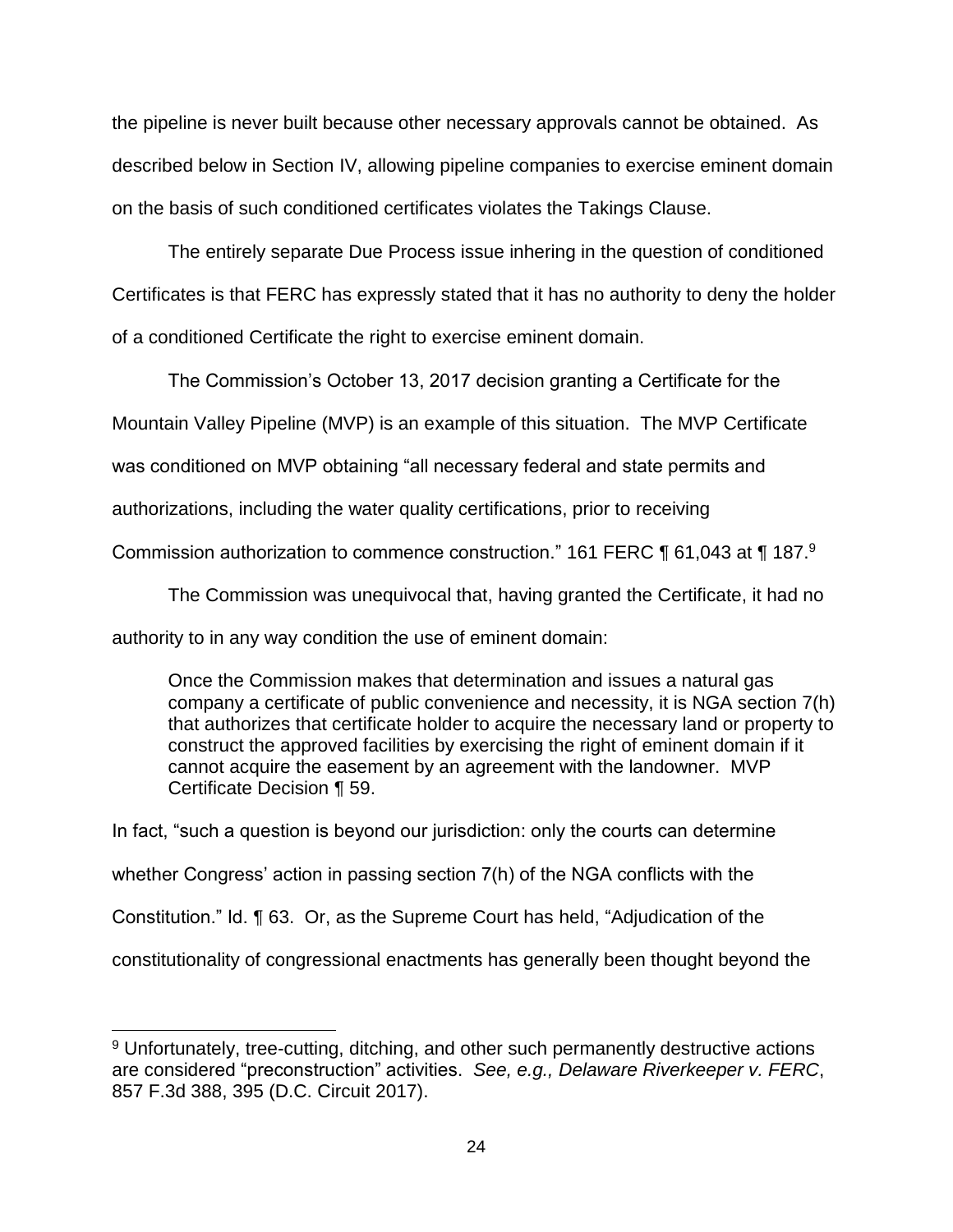jurisdiction of administrative agencies." *Oestereich v. Selective Service Board*, 393 U.S. 233, 242 (1968) (Harlan, J., concurring in result); "Constitutional questions obviously are unsuited to resolution in administrative hearing procedures and, therefore, access to the courts is essential to the decision of such questions." *Califano v. Sanders*, 430 U.S. 99, 109 (1977).

Because FERC has disclaimed any authority to address the question of whether conditional Certificates violate the Takings Clause and, by extension, any of the other Takings Clause or other Constitutional claims that have arisen from the Commission's practices under the Natural Gas Act (including, for example, whether the Takings Clause's "public use" requirement can be satisfied when the Commission relies solely on precedent agreements between the applicant and affiliated entities, or whether the pubic use requirement can be satisfied by Commission decisions made without the necessary information contained in environmental reviews conducted by other agencies) then the Commission's Certificate procedures do not – *and cannot* – satisfy the Due Process Clause's requirement of a predeprivation hearing.

#### **III. FERC's Use of "Tolling Orders" Violates the Due Process Clause.**

FERC's tolling orders violate Due Process in one of two ways. If, for some reason, Due Process does not entitle landowners to a predeprivation hearing, then tolling orders unconstitutionally delay the required post-deprivation hearing. Alternatively, if FERC's Certificate process *does* satisfy the Due Process pre-deprivation hearing requirement, then tolling orders violate the Due Process Clause by excessively delaying judicial review.

#### A. Tolling Orders.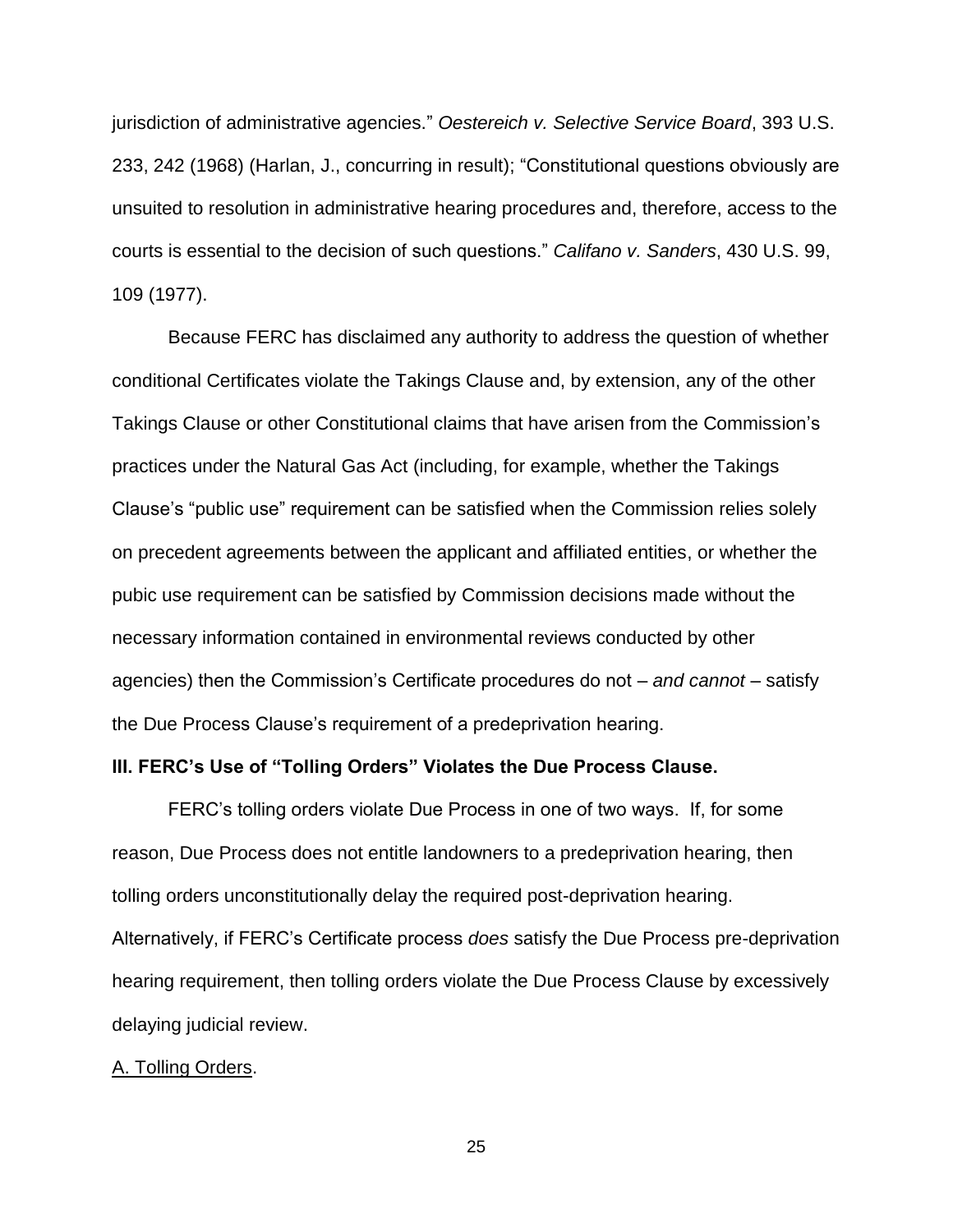As a predicate for judicial review of a Commission decision, the Natural Gas Act requires that intervenors have applied to the Commission for rehearing (15 USC § 717r(a)), and that the Commission have issued an "order of the Commission upon the application for rehearing". 15 USC § 717r(b).

Once a party submits a rehearing request, FERC "shall have power to grant or deny rehearing or to abrogate or modify its order without further hearing." 15 USC § 717r(a). Because the Commission's order on rehearing is a jurisdictional requirement for judicial review, Congress required FERC to act swiftly on rehearing requests: "Unless the Commission acts upon the application for rehearing within thirty days after it is filed, such application may be deemed to have been denied." Unfortunately, the Commission has developed a practice of issuing a unique type of order on rehearing – dubbed a "tolling order" – that not only thwarts Congressional intent, but also violates the Due Process Clause.

A tolling order purports to grant rehearing, but only for the purpose of allowing the Commission to further consider the matter. The tolling order in the Mountain Valley Pipeline proceeding contains FERC's boilerplate language:

In order to afford additional time for consideration of the matters raised or to be raised, rehearing of the Commission's order is hereby granted for the limited purpose of further consideration, and timely-filed rehearing requests will not be deemed denied by operation of law. Rehearing requests of the above-cited order filed in this proceeding will be addressed in a future order.

Order Granting Rehearing for Further Consideration, No. CP16-10, 20171213- 3061

(Dec. 13, 2017)(available at https://elibrary.ferc.gov/IDMWS/search/fercgensearch.asp).

The Commission issues tolling orders in virtually every pipeline proceeding;

according to one study, the Commission issued them in 99% (74 out of 75) of requests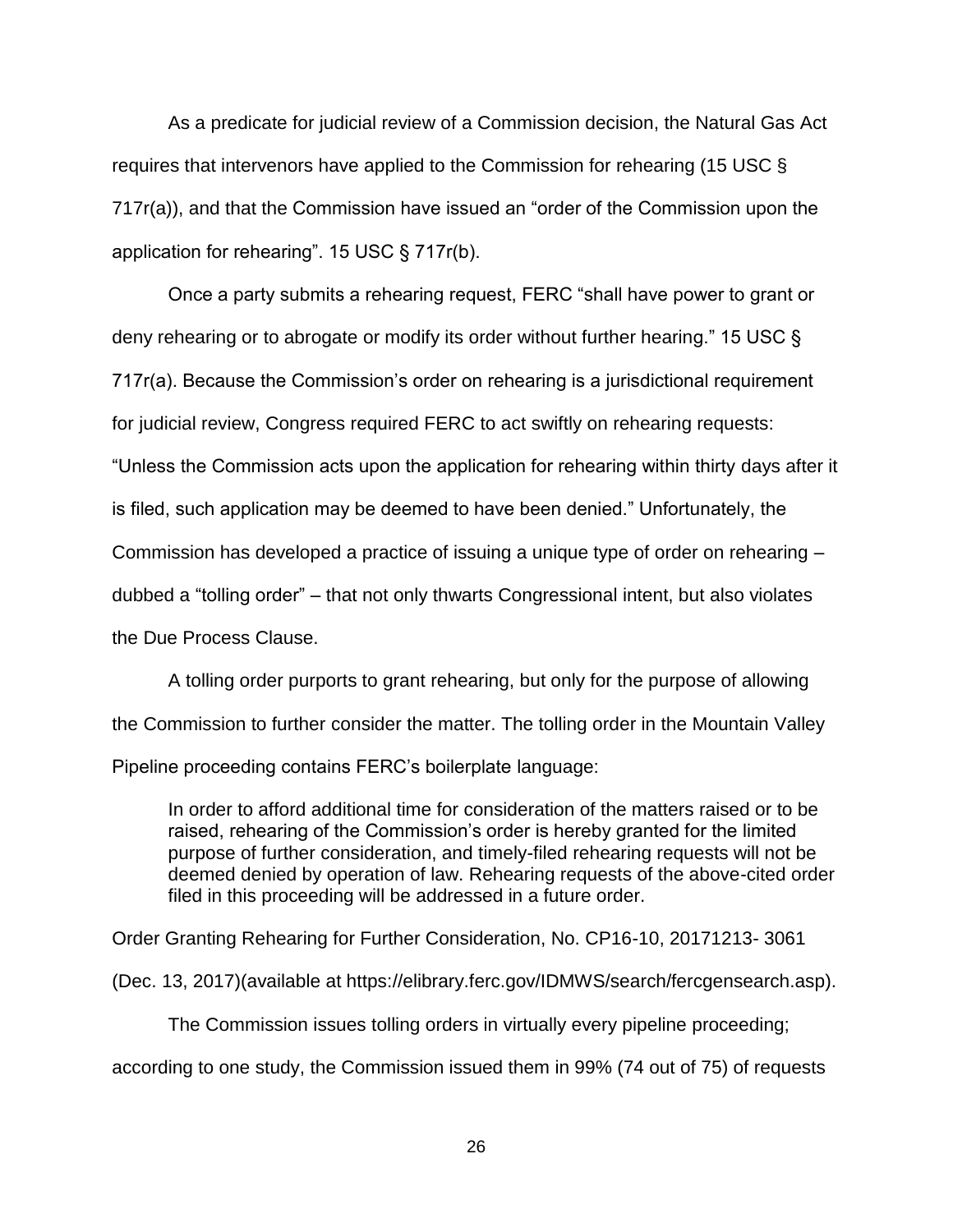for rehearing of pipeline Certificate orders over the last 8 years. Petition for Extraordinary Writ in *In re Appalachian Voices, et al.*, No. 18-1006, at p. 5 (D.C. Cir. Jan. 8, 2018); *see also* Exhibit G to Petition for Extraordinary Writ. These tolling orders are not brief pauses for reflection; according to the cited study, the *average* length of time between the tolling order and FERC's final order on rehearing is 194 days, or more than six months, and some tolling orders have lasted more than 18 months.

## C. If Affected Landowners Are Only Entitled to Post-Deprivation Review, then Tolling Orders Violate Their Due Process Right to a Prompt Hearing.

If affected landowners are only entitled to post-deprivation hearing, then the use of tolling orders means that affected landowners do not receive their Constitutionallyrequired hearing for months, and sometimes *years*, after the Commission's decision authorizing the Certificate holder to seize their land. But for a post-deprivation hearing to satisfy the Due Process Clause, the Supreme Court has held that it must come promptly on the heels of the taking.

In *Barry v. Barchi*, 443 U.S. 55 (1979), the New York State Racing and Wagering Board had suspended Barchi's license after a horse he trained tested positive for a banned drug. After holding that the State's "important interest in assuring the integrity of the racing carried on under its auspices" justified suspending Barchi's license without a prior hearing (*id.* at 64), the Court addressed the adequacy of the State's postsuspension hearing procedure.

The state law governing this process set no deadline for a hearing, and the Board would have 30 days after such hearing to give its decision. 443 U.S. at 60. The Court gave such an open-ended process short shrift: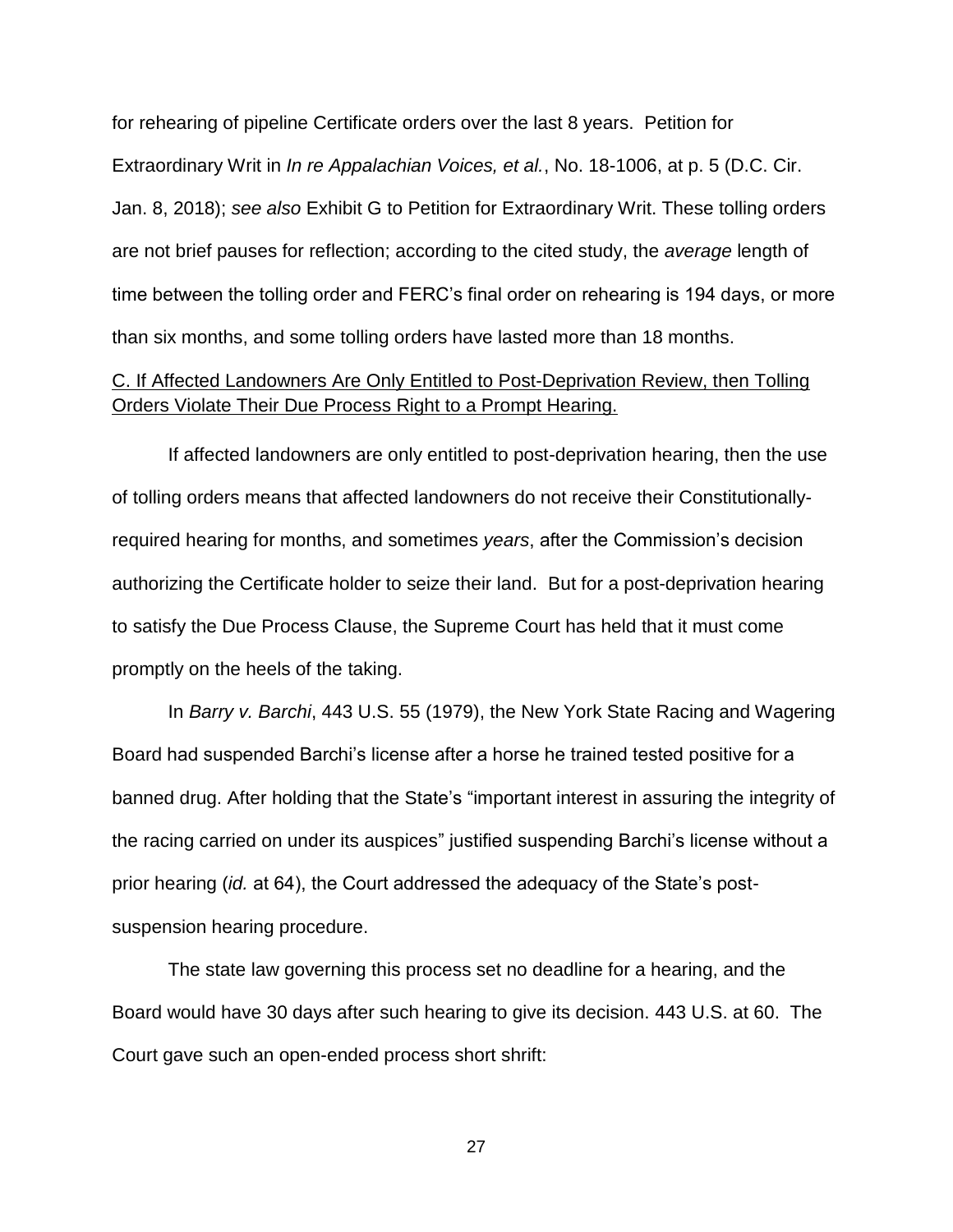Here, the provision for an administrative hearing, neither on its face nor as applied in this case, assured a prompt proceeding and prompt disposition of the outstanding issues between Barchi and the State. . . . . Once suspension has been imposed, the trainer's interest in a speedy resolution of the controversy becomes paramount, it seems to us.

*Id*. at 66. As a result, the Court concluded that Due Process required "that Barchi be assured a prompt postsuspension hearing, one that would proceed and be concluded without appreciable delay." Use of tolling orders lasting for months, and even years, does not satisfy the "without appreciable delay" standard.

## D. If FERC's Certificate Process Does Satisfy the Requirement of a Pre-Deprivation Hearing, then Tolling Orders Violate Due Process by Excessive Delay in Judicial Review.

In the normal course, affected landowners whose property is taken as the result of a Commission, could seek immediate relief in the appropriate Court of Appeals as soon as the Commission acted on their request for rehearing or 30 days after filing the request, whichever was earlier. (The appropriate Court of Appeals is either the D.C. Circuit, or in the circuit "wherein the natural-gas company to which the order relates is located or has its principal place of business". 15 U.S.C. 717r(b).)<sup>10</sup>

In an analogous situation, courts have held that even where a statute grants

exclusive review of agency action to an appellate court, if the agency cannot adjudicate

 $\overline{a}$ <sup>10</sup> Landowners whose property has been taken based on FERC Certificates have no recourse in subsequent federal district court proceedings that determine just compensation. Those courts insist that landowners must raise any substantive claim in the rehearing and appellate review processes. *See, e.g.*, *Mountain Valley Pipeline*, 2018 WL 648376, at \*8 ("the only issue before the district court in the ensuing eminent domain proceeding is the amount to be paid to the property owner as just compensation for the taking")(quoting *Maritimes & Ne. Pipeline, L.L.C. v. Decoulos*, 146 F. App'x 495, 498 (1st Cir. 2005)); *Millennium Pipeline Co., L.L.C. v. Certain Permanent & Temp. Easements*, 777 F. Supp. 2d 475, 479 (W.D.N.Y. 2011).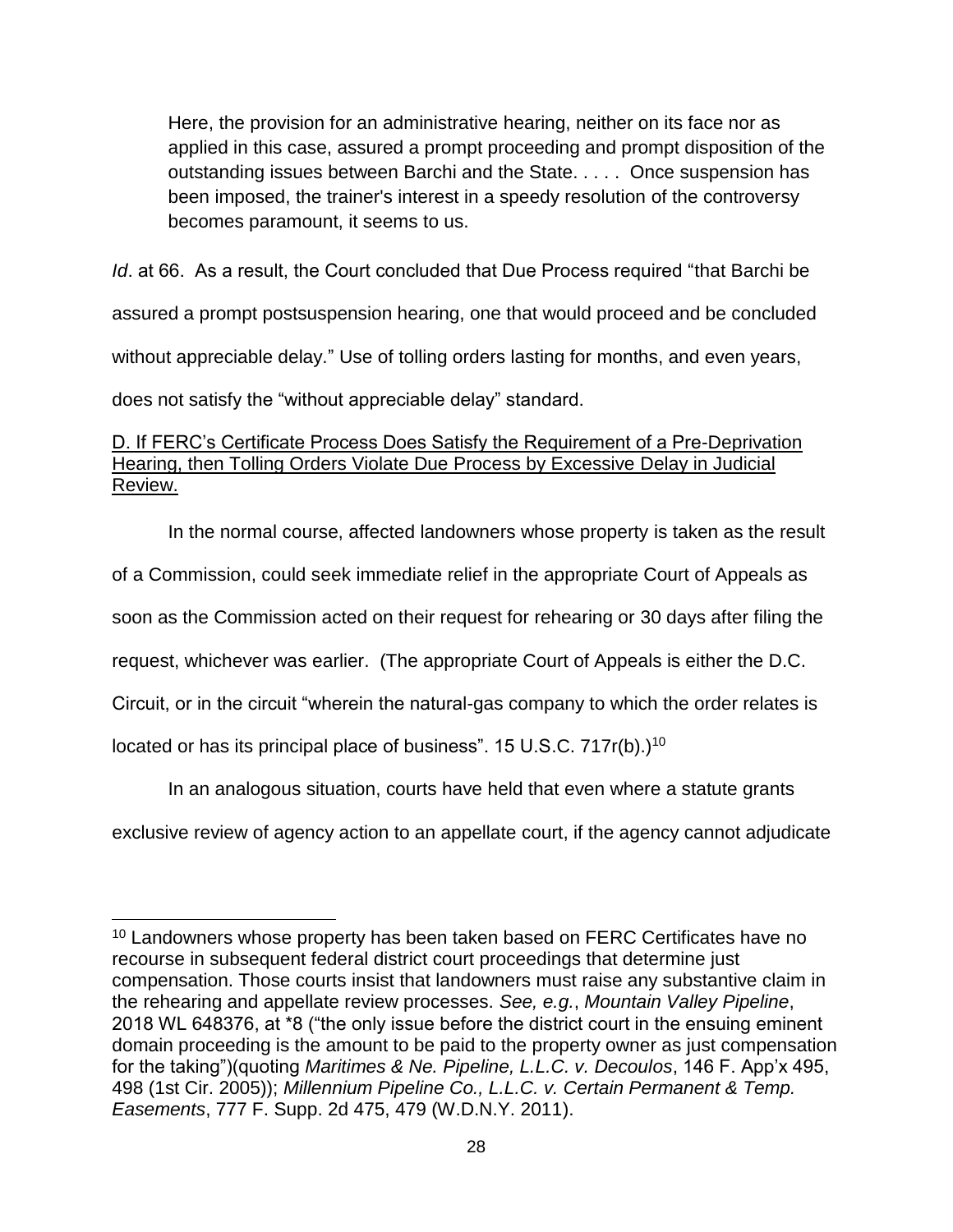a predeprivation constitutional challenge, district courts nevertheless have jurisdiction over the constitutional claim in order to avoid the inherent delays in the agency process. In such cases, the risk of "sufficiently serious irreparable injury [leads us] to conclude that the administrative review process is insufficient to afford him full relief." *Carl Kreschollek v. Southern Stevedoring Company*, 78 F.3d 868, 874–75 (3d Cir. 1996).

If agency inability to adjudicate constitutional issues suffices to justify going entirely outside of the statutory scheme and allowing district courts to address the issue, it more than justifies staying within the statutory scheme but ensuring the timeliness of appellate review.

# **IV. FERC'S PRACTICE OF ISSUING CONDITIONAL CERTIFICATES VIOLATES THE DUE PROCESS CLAUSE BY AUTHORIZING TAKINGS THAT ARE NOT FOR A PUBLIC USE.**

Few of FERC's eminent domain practices have engendered more controversy than allowing Certificate holders to use eminent domain to take property when it is speculative whether the pipeline will ever be built, or whether it will be built on the property that has been taken. Niskanen notes that the Commission's Policy Statement provides that, "Landowners should not be subject to eminent domain for projects that are not financially viable and therefore may not be viable in the marketplace." 88 FERC ¶ 61,227, p. 20. If landowners should not be subject to eminent domain for projects that are not "financially viable", Niskanen does not understand why they should be subject to eminent domain for projects that are not legally viable because they have failed to obtained the requisite permissions.

Unfortunately, FERC has effectively washed its hands of such outcomes, claiming, as noted above, that it has no authority to curtail the use of eminent domain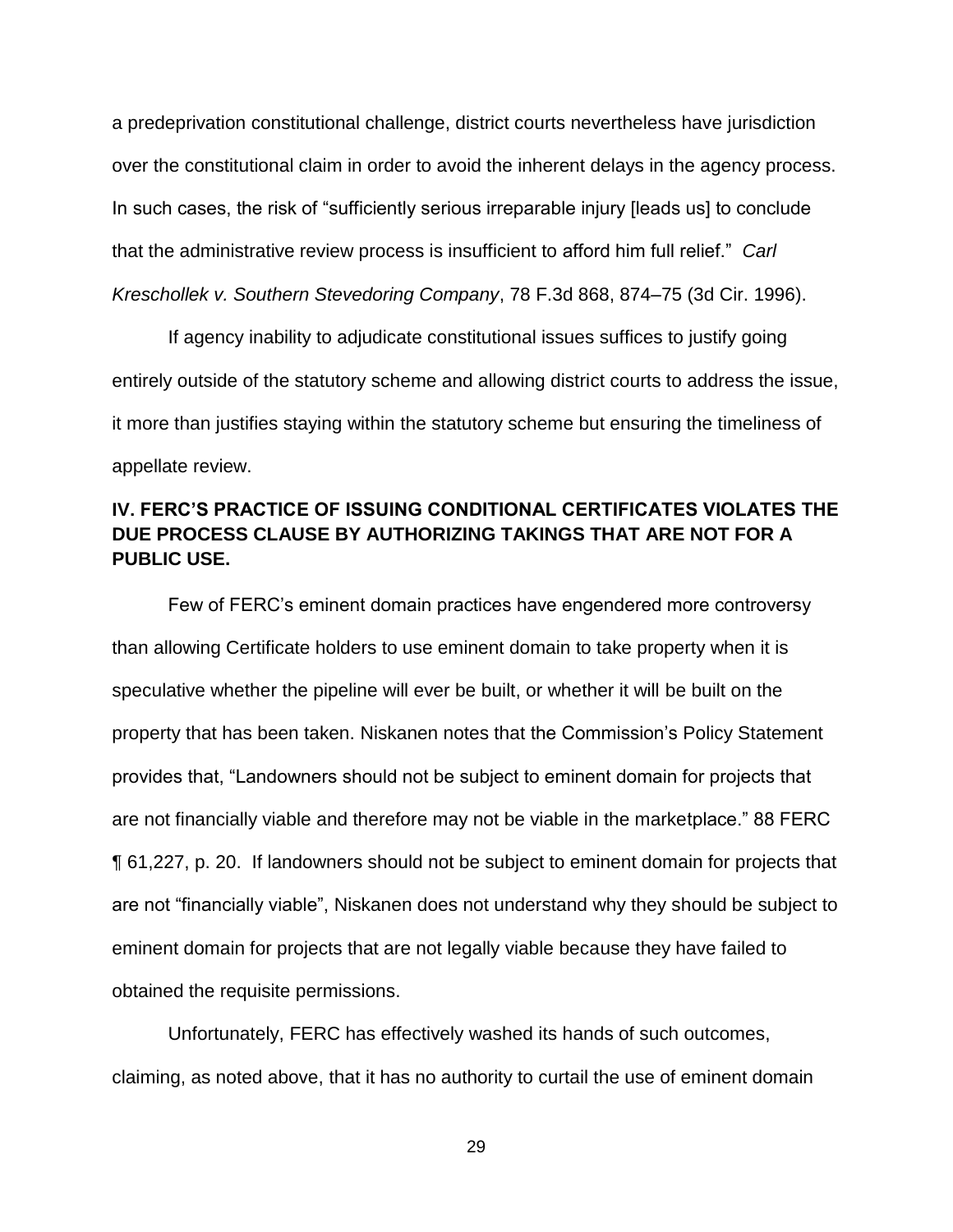once it has granted a Certificate, even if the Certificate does not authorize construction until all other federal and state permissions are obtained.<sup>11</sup> This is problematic, for two reasons. First, as other commenters have pointed out, this means that FERC is making findings that the pipeline is required for "the public convenience and necessity" (15 U.S.C. 717f(e)) without knowing whether the project will meet the criteria in various other state and federal statutes. In other words, FERC cannot possibly know if the pipeline will satisfy the Natural Gas Act's statutory criteria (let alone the Constitutionallymandated "public use" requirement) without, for example, the environmental impact findings by the state and/or federal agencies responsible for making those determinations.

Second, FERC's position leads to situations such as what happened, for example, to the Holleran family of New Milford, Pennsylvania. Constitution Pipeline, LLC, acting under the eminent domain authority of a conditioned certificate, seized part of the family property (complete with gun-toting U.S. Marshalls), cut more than 500 mature trees, but was then unable to build the pipeline because New York State denied a necessary Clean Water Act § 401 water quality certification for the project. New York's denial was then upheld by the Second Circuit: *Constitution Pipeline Co., LLC v. New York State Dep't of Envtl. Conservation*, 868 F.3d 87 (2d. Cir. 2017), *cert. denied* 2018 U.S. LEXIS 2726 (Apr. 30, 2018).<sup>12</sup> The Constitution pipeline will never be built, but the

<sup>11</sup>However, FERC has at least once conditioned the use of eminent domain on the pipeline applicant getting other necessary approvals; *Mid-Atlantic Express, LLC v. Baltimore County*, 410 Fed. Appx. 653, 657 (4th Cir. 2011).

<sup>&</sup>lt;sup>12</sup> Constitution unsuccessfully petitioned the Commission for an order that New York had waived its right to deny the 401 certification. *Constitution Pipeline LLC, CP18-5* (Declaratory Order Denying Waiver), 162 FERC ¶61,014 (2018); *rehearing denied*, 1 64 FERC ¶61,029 (2018).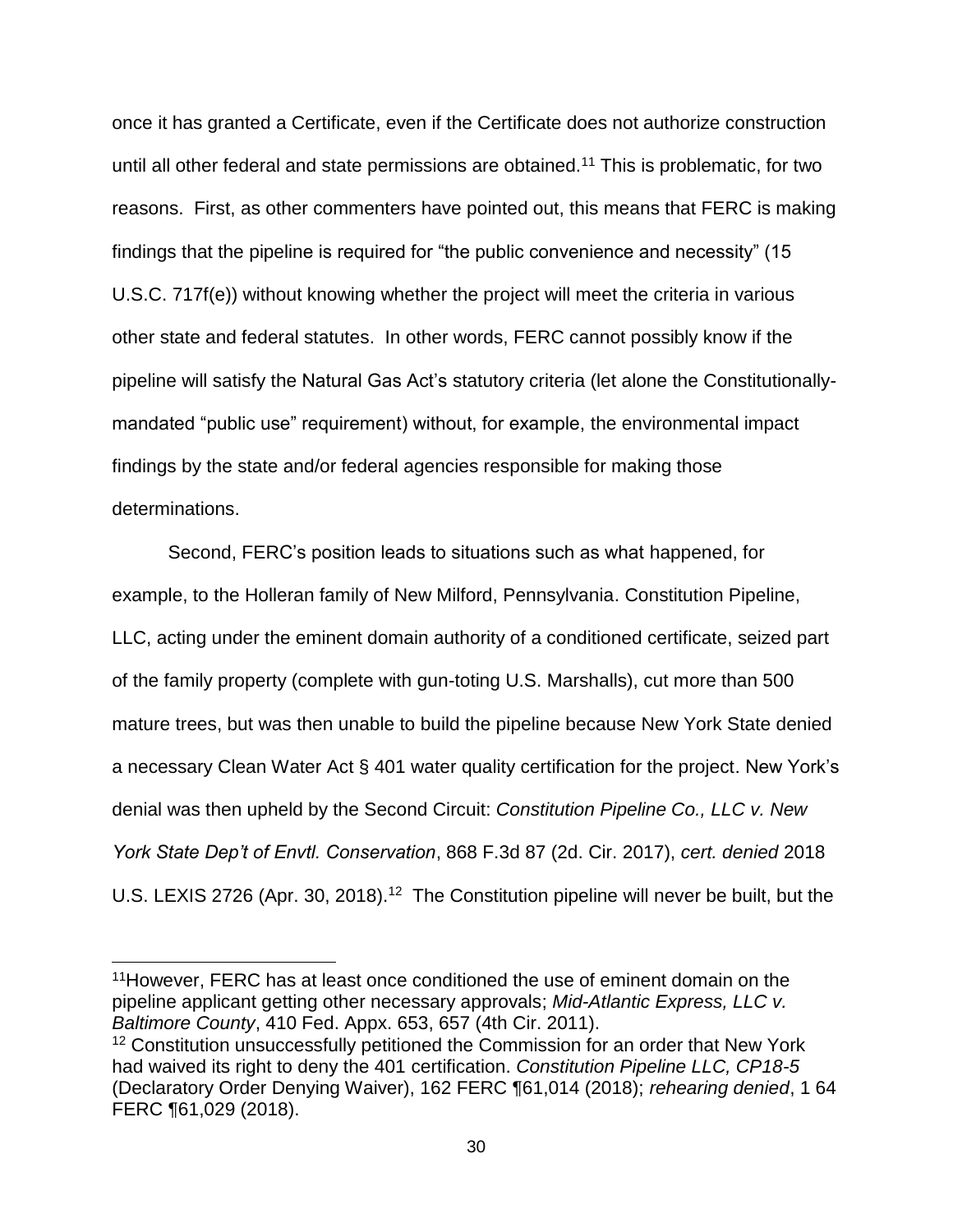Holleran family was left with the rotting mess of hundreds of dead trees where a thriving forest had once stood. A copy of Catherine Holleran's declaration describing this history is attached as Exhibit 1.

Granting eminent domain authority without certainty that the intended project will be built violates the Takings Clause requirement that any property taken must be for a "public use". If the proposed project is never built, then by definition the taking did not (and could not) satisfy that criterion.

State (but apparently not federal) courts have had to deal with this situation before. In *Mayor of Vicksburg v. Thomas*, 645 So. 2d 940 (1994), the Mississippi Supreme Court addressed the situation where the City of Vicksburg condemned the defendant's property in order to convey it to a private corporation for casino development, but the conveyance to the casino company did not specify, in any way, what the company was required to do with the property. Accepting the legislative determination that casino development was a "public use", the Court found that:

the City failed to provide conditions, restrictions, or covenants in its contract with Harrah's to ensure that the property will be used for the purpose of gaming enterprise or other related establishments. In fact, testimony indicates that Harrah's may do anything it wishes with Thomas' property, limited solely by a thirty year reversionary interest in the City.

*Id.* at 943. This led the court to conclude that, "Because the use of Thomas' land will be at the whim of Harrah's, the private use of Thomas' property by Harrah's will be paramount, not incidental, to the public use and any public benefit from the taking will be speculative at best." *Id*.

Similarly, in *Casino Reinvestment Development Authority v. Banin*, 320 N.J. Super. 342, 352 (1998), the issue was whether "there are sufficient assurances that the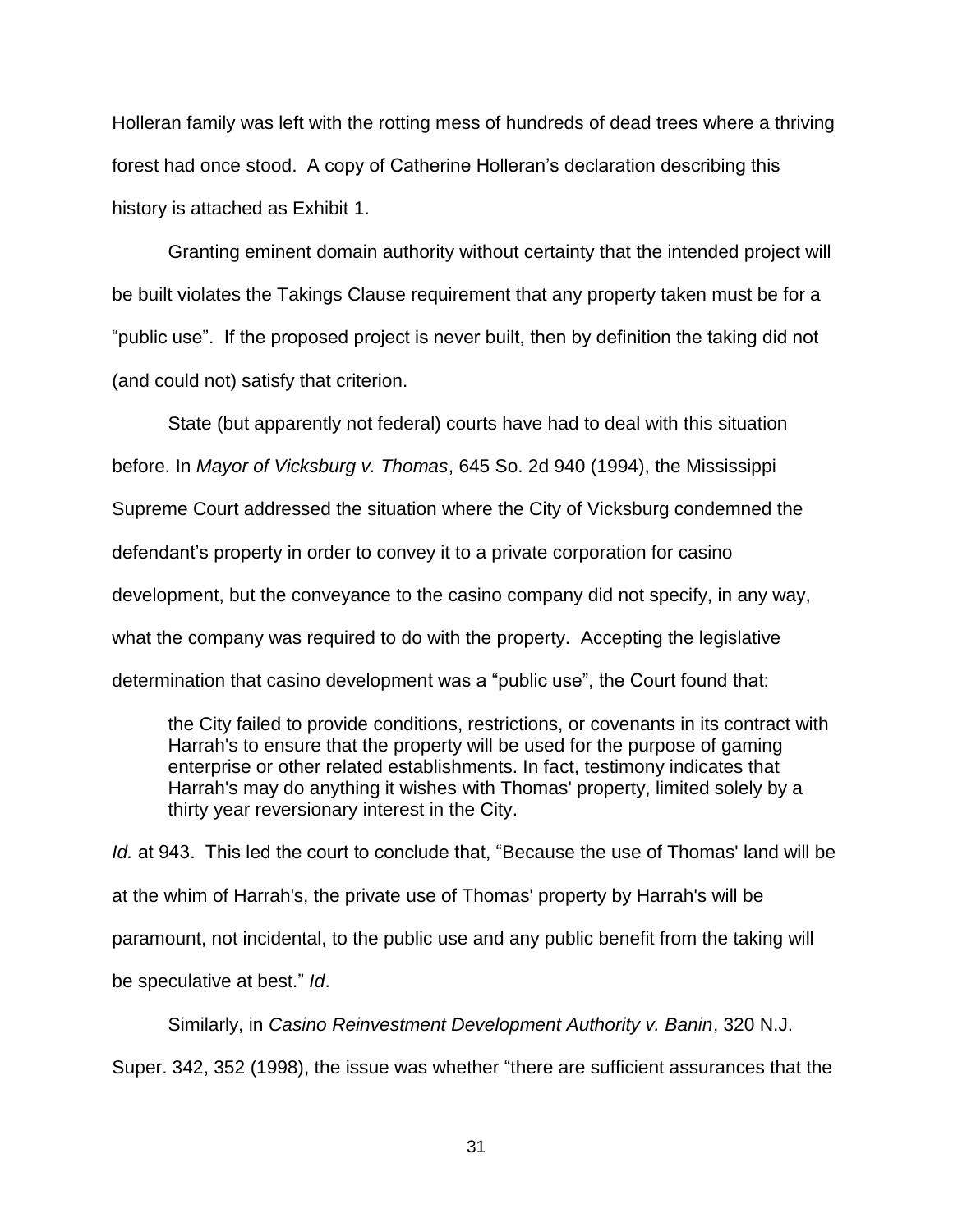properties to be condemned will be used for the public purposes cited to justify their acquisition." The Court held that there were, in fact, no assurances of the property being used for the cited public uses, because the developer "is not bound to use these properties for those purposes." *Id*. at 357.<sup>13</sup>

For pipelines, there simply can be no "reasonable assurances" that each and every other federal and state agency will grant the necessary permissions, or do so such that each particular parcel of condemned land will be necessary for pipeline construction or operation. As a result, there can be no "reasonable assurances" that property condemned under the Natural Gas Act is taken for a "public use".

# **ACCESS TO RIGHTS-OF-WAY**

A second question posed by the Commission in its Notice of Inquiry was:

B5. Should the Commission reconsider how it addresses applications where the applicant is unable to access portions of the right-of-way? Should the Commission consider changes in how it considers environmental information gathered after an order authorizing a project is issued?

Niskanen notes that the current Policy Statement does not appear to address this

issue. Niskanen believes that two principles should guide the Commission's thinking on

this issue: unless state law compels them to grant it, landowners have the absolute right

to deny access to their property, and if pipeline companies want that access, they

should pay landowners for it.

 <sup>13</sup> Ironically, this issue was raised in, and rejected by, the state trial court in *Kelo v. New London*, 2002 Conn. Super. LEXIS 789 \*, at 144-154, the case that eventually became *Kelo v. City of New London*, 545 U.S. 469 (2005). And, as fate would have it, the property that the Supreme Court held could be condemned was never put to a public use or, in fact, for any use whatsoever.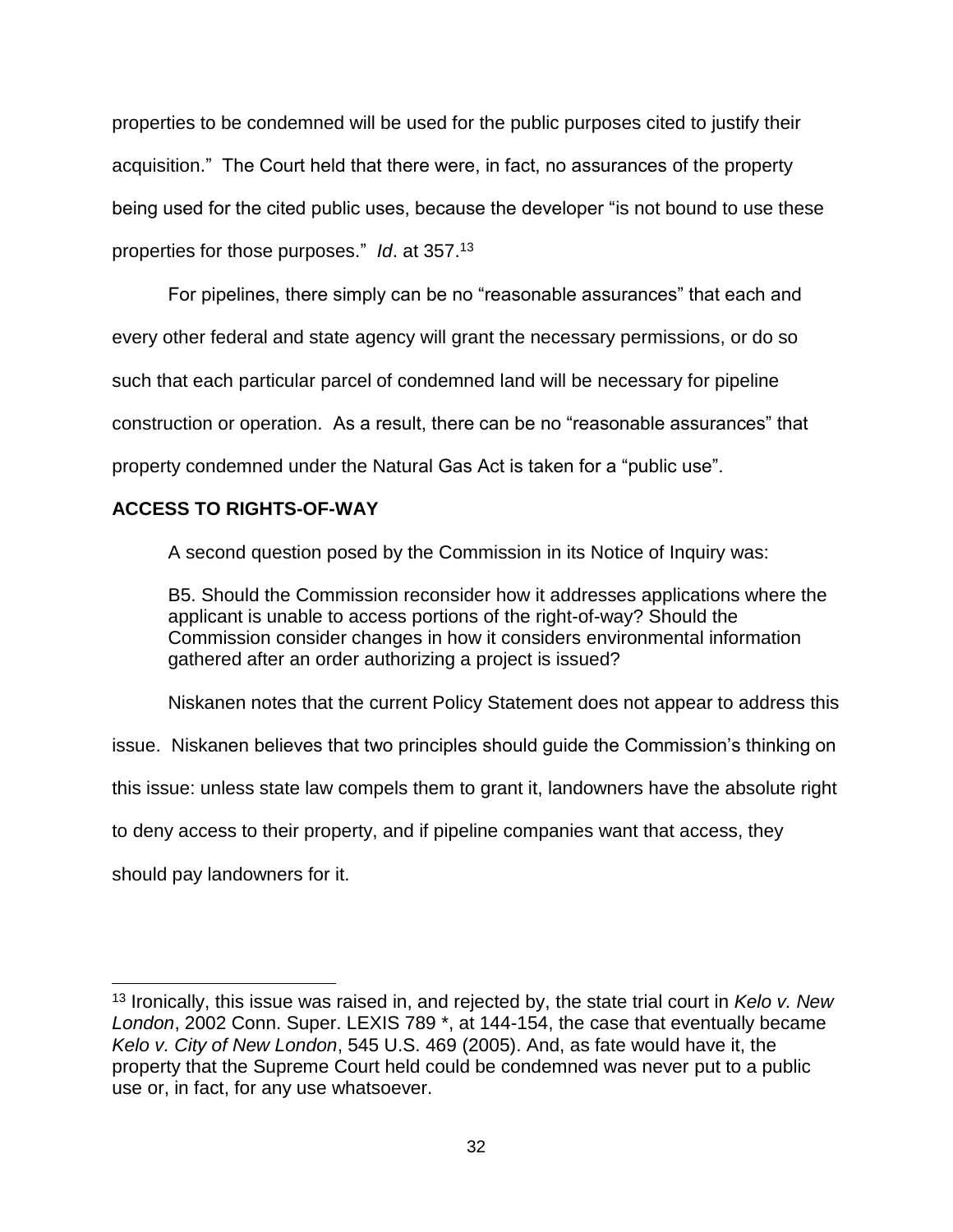Under the Commission's regulations, it is the applicant's burden to provide the Commission with the information necessary to make the determination as to whether the pipeline is required for "the public convenience and necessity", e.g., "Applications under section 7 of the Natural Gas Act *shall set forth all information necessary to advise the Commission fully* concerning the operation, sales, service, construction, extension, or acquisition for which a certificate is requested or the abandonment for which permission and approval is requested." 18 CFR 157.5(a) (emphasis added). Moreover, 18 CFR 157.5(b) provides:

Every requirement of this part shall be considered as a forthright obligation of the applicant which can only be avoided by a definite and positive showing that the information or data called for by the applicable rules is not necessary for the consideration and ultimate determination of the application.

Since the survey information as to the pipeline's route is most certainly "necessary for the consideration and ultimate determination of the application", the Commission's own regulations require *complete* survey information as a necessary predicate for issuing a Certificate. And, as if 157.5(b) were not clear enough, 157.5(c) drives this home:

This part will be strictly applied to all applications as submitted and the burden of adequate presentation in intelligible form as well as justification for omitted data or information rests with the applicant.

Niskanen believes that the Commission should not consider applications where the applicant's proffered excuse for not submitting the required information is due to its failure to obtain survey access to property. If pipeline companies must submit that information, then (at least in states that do not allow for survey access as a matter of law) they will simply have to pay landowners for access to their property in order to get it.